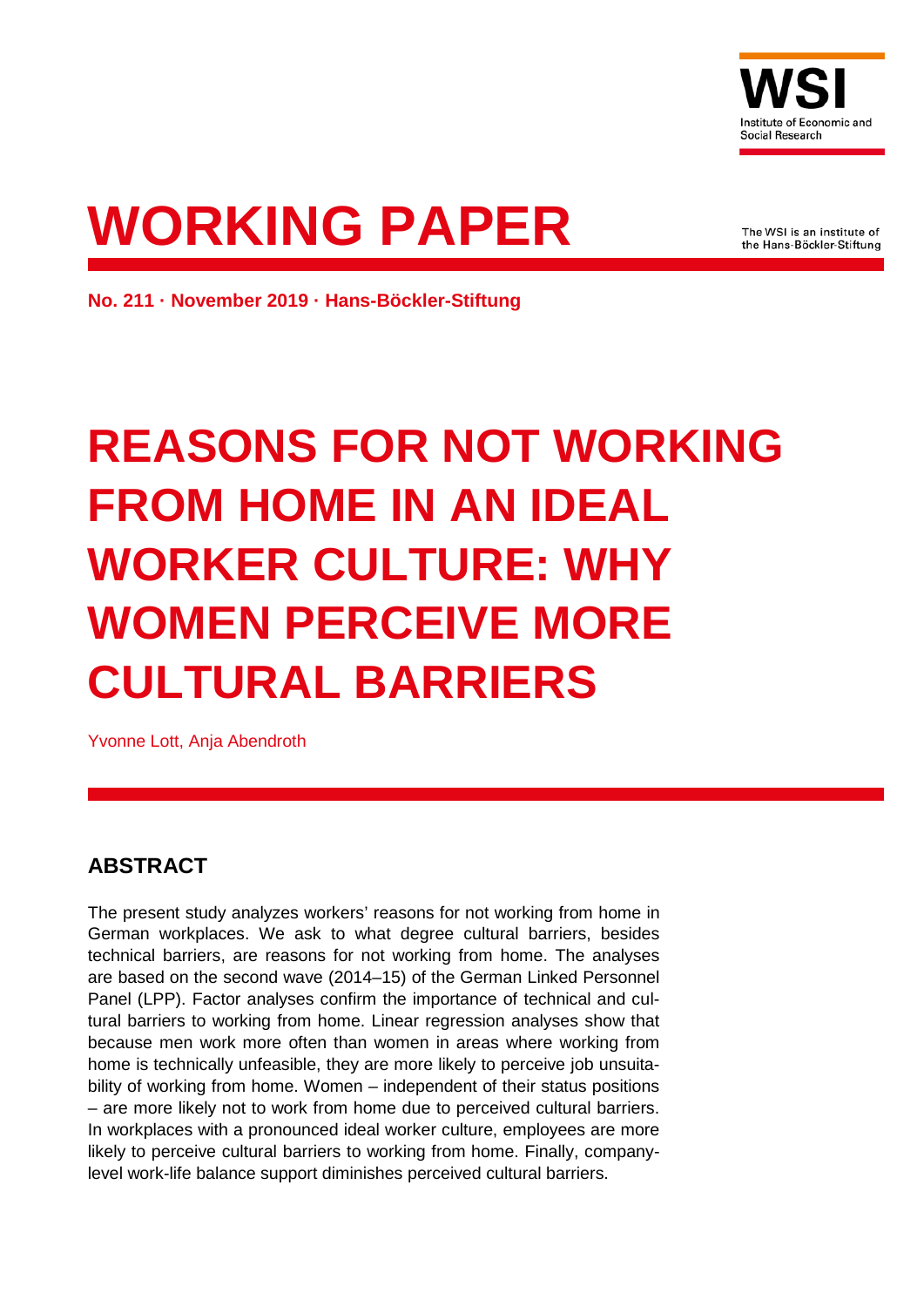## **Content**

| 1                       |                                                                                     | <b>Introduction</b>                                                   | 3              |  |  |
|-------------------------|-------------------------------------------------------------------------------------|-----------------------------------------------------------------------|----------------|--|--|
| $\mathbf{2}$            | The Role of Cultural and Technical Barriers<br>for the Non-Use of Working from home |                                                                       |                |  |  |
|                         | 2.1                                                                                 | Cultural Barriers and the Reasons for Not Working from Home           | 5              |  |  |
|                         | 2.2                                                                                 | Variation in Cultural Barriers Depending on Organizational<br>Culture | 5              |  |  |
|                         | 2.3                                                                                 | Variation in Cultural and Technical Barriers across Occupations       | $\overline{7}$ |  |  |
|                         | 2.4                                                                                 | Variation in Cultural and Technical Barriers between Men and<br>Women | $\overline{7}$ |  |  |
| 3                       |                                                                                     | <b>Empirical Strategy</b>                                             | 9              |  |  |
|                         | 3.1                                                                                 | Data and Sample                                                       | 9              |  |  |
|                         | 3.2                                                                                 | Measurement of the Reasons for Not Working from Home                  | 9              |  |  |
|                         | 3.3                                                                                 | Measurement of a High-Performance Work Culture                        | 10             |  |  |
|                         | 3.4                                                                                 | Horizontal and Vertical Segregation                                   | 11             |  |  |
|                         | 3.5                                                                                 | Covariates                                                            | 11             |  |  |
|                         | 3.6                                                                                 | <b>Econometric Strategy</b>                                           | 12             |  |  |
| 4                       | <b>Results</b>                                                                      |                                                                       | 13             |  |  |
|                         | 4.1                                                                                 | <b>Factor Analysis</b>                                                | 14             |  |  |
|                         | 4.2                                                                                 | <b>Multivariate Analyses</b>                                          | 14             |  |  |
| 5                       |                                                                                     | <b>Conclusion and Discussion</b>                                      | 19             |  |  |
| <b>References</b><br>23 |                                                                                     |                                                                       |                |  |  |
|                         | 29<br><b>Appendix</b>                                                               |                                                                       |                |  |  |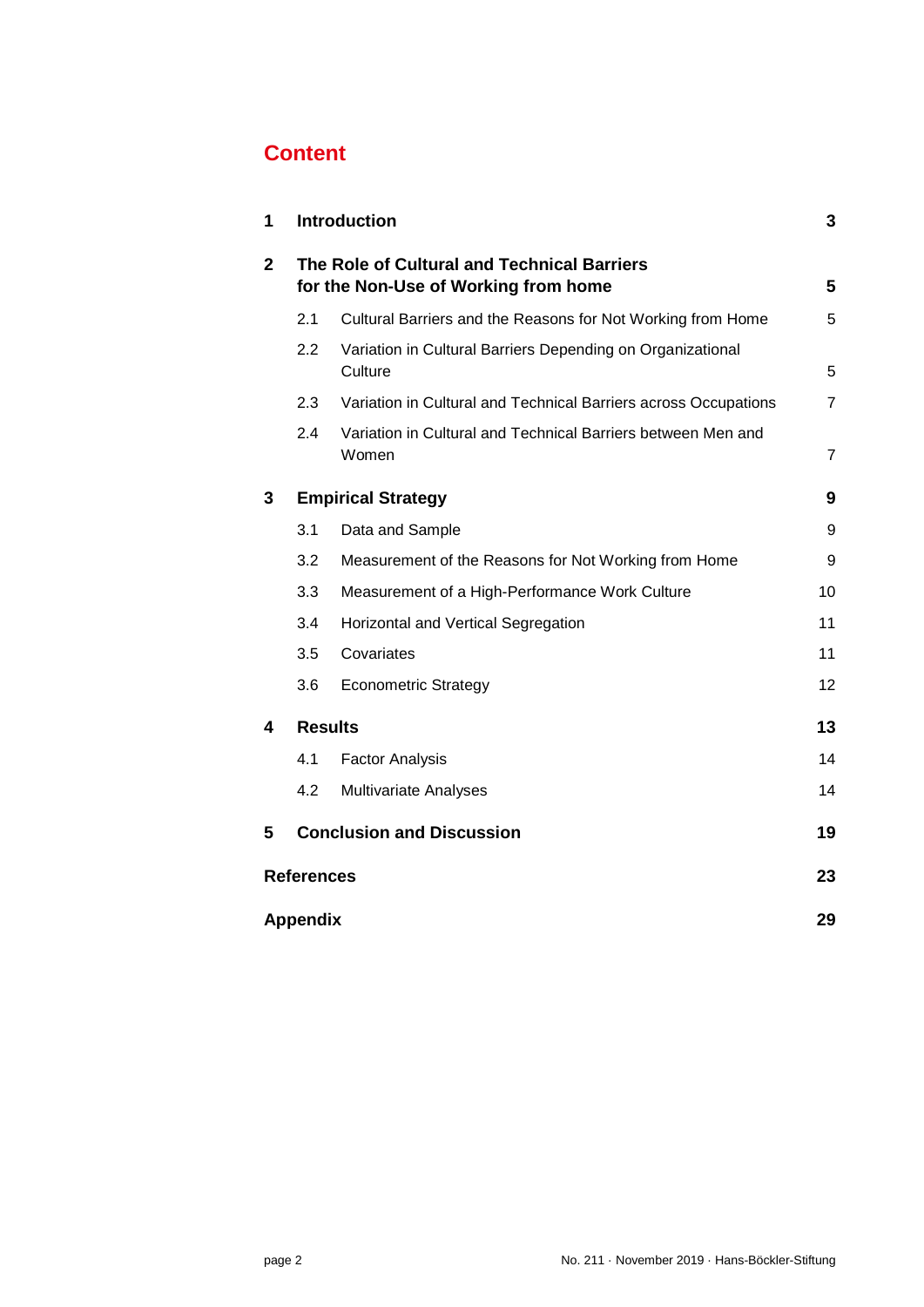## <span id="page-2-0"></span>**1 Introduction**

Due to the development of digital technologies, working from home is becoming a viable option for an increasing number of employees. Working from home can be beneficial for employees because it can help them to achieve a better work-life balance by giving them more discretion in combining work and family tasks (Appelbaum 2000; Ortega, 2009). However, whether employees benefit from working from home is controversial. Besides work-home conflict (Van der Lippe/Lippényi 2018) and mental health problems (Mann/Holdsworth 2003), some studies (Glass/Noonan 2016; Martinez/Gomez 2013; Maruyama/Tietze 2012) have shown that working from home is related to negative career consequences, whereas other studies (Riley/McCloskey 1996; Tolbert/Simons 1994) have found no support for working from home being harmful to career advancement.

One reason for these ambiguous findings might be that most studies to date have been based on samples of individuals who work from home. However, employees who have access to working from home are a selective group of individuals, mainly comprising privileged employees in higherlevel positions (Felstead et al. 2002; Golden 2008). Moreover, those employees who expect negative consequences for their career advancement might actually have good reasons for doing so, and, as a result, might choose not to work from home. Because of this possible selection bias, the negative career consequences of working from home might have been underestimated in previous research. Following from this, we ask to what degree cultural barriers, besides technical barriers, contribute to the reasons for not working from home. In an ideal worker culture (Williams et al. 2013), supervisors and co-workers expect employees to be present at the workplace, and employees who make use of flexible work arrangements are often stigmatized (Chung 2018; Leslie et al. 2012; Lott/Klenner 2018; Munsch 2016). Employees might therefore perceive cultural barriers to working from home because they expect career penalties or they fear lack of visibility to management. Therefore, it is crucial to study the group of non-users and their various reasons for not working from home. Duxbury et al. (1987) and Mokhtarian et al. (1998) studied career-related constraints on the desire to work from home, but they restricted their samples to employees with the ability to work from home. Olson and Primps (1984) considered only employees who worked from home. For Germany, first evidence shows that some employees report cultural barriers, the unsuitability of working from home, and restricted access as reasons for not working from home, whereas others report that they do not want to work from home (Grunau et al. 2019). However, the wish not to work from home may be mingled with perceived cultural barriers at the workplace.

We contribute to this research by asking about variation in the importance of cultural and technical barriers across workplaces and occupations, and between men and women. Existing research indicates variation across workplaces and occupations in the adherence to the ideal worker norm. Some workplaces deviate from the ideal worker norm by investing in the work-life balance of their employees (e.g., Den Dulk 2001), whereas others exaggerate the ideal worker norm with high performance and availability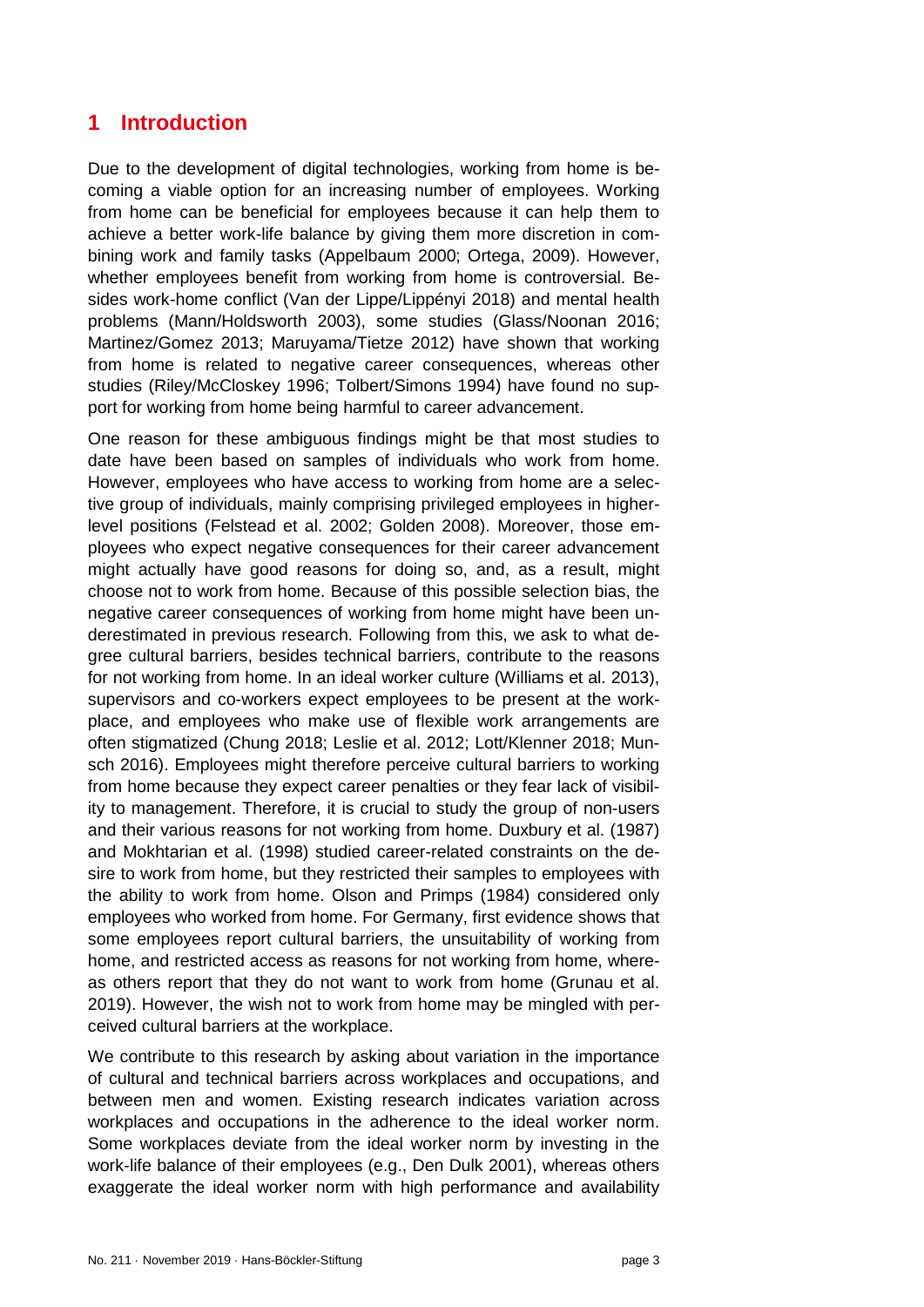expectations (e.g., Cha/Weeden 2014). Fear of harming career advancement by working from home might prevail especially in workplaces with a high-performance work culture (Williams et al. 2013), whereas in workplaces with work-life support measures expected negative career consequences due to working from home might be weakened. Similarly, occupational structure entails expectations about workers' time investments and productivity (Cha/Weeden 2014; Leuze/Strauss 2016). Previous studies (Mann et al. 2000; Mokhtarian et al. 1998; Pratt 1984) have further shown that women are more likely to perceive negative career consequences when working from home or to fear lack of visibility to management. These gender differences might be due in part to the gendered segregation of the labor market (e.g., Busch/Holst 2011; Cha/Weeden 2014). Women work less often than men in higher-level workplace positions with negotiating power, and men work more often in workplaces for example, in production where working from home is less suitable. However, above and beyond the gendered segregation of the labor market, women might perceive cultural barriers to working from home more than men, because women, more than men, are stigmatized when they make use of flexible work arrangements (Leslie et al. 2012; Lott/Chung 2016; Munsch 2016).

The present analysis is based on data from the second wave of the Linked Personnel Panel (LPP) conducted in 2014–15, where 1,777 employees were observed who reported that they did not work from home and gave reasons for doing so. Factor analysis was used to cluster the different reasons for not working from home. Linear regression analyses revealed the associations between the retained factors and gender, possibly mediated by the vertical and horizontal segregation of the labor market, ideal worker norms, and workplace measures that can weaken these norms.

The present study contributes to the existing literature in three ways. First, a major research gap – namely, reasons for not working from home is addressed. Second, gender differences and the gendered segregation of the labor market as a possible mediator between the reasons for not working from home and gender are taken into account. Third, the workplace context that is, high performance work cultures and workplace measures to combat such ideal worker cultures is considered. Our findings can help to understand how working from home can be encouraged in the workplace, and for whom such measures would be particularly beneficial. The present study shows, first, that cultural barriers are a major reason for not working from home, especially for women (independent of their status position) and especially in high-performance work cultures. Second, work-life support at the workplace diminishes perceived cultural barriers to working from home. Finally, third, men reported more often than women that their job was unsuitable for working from home.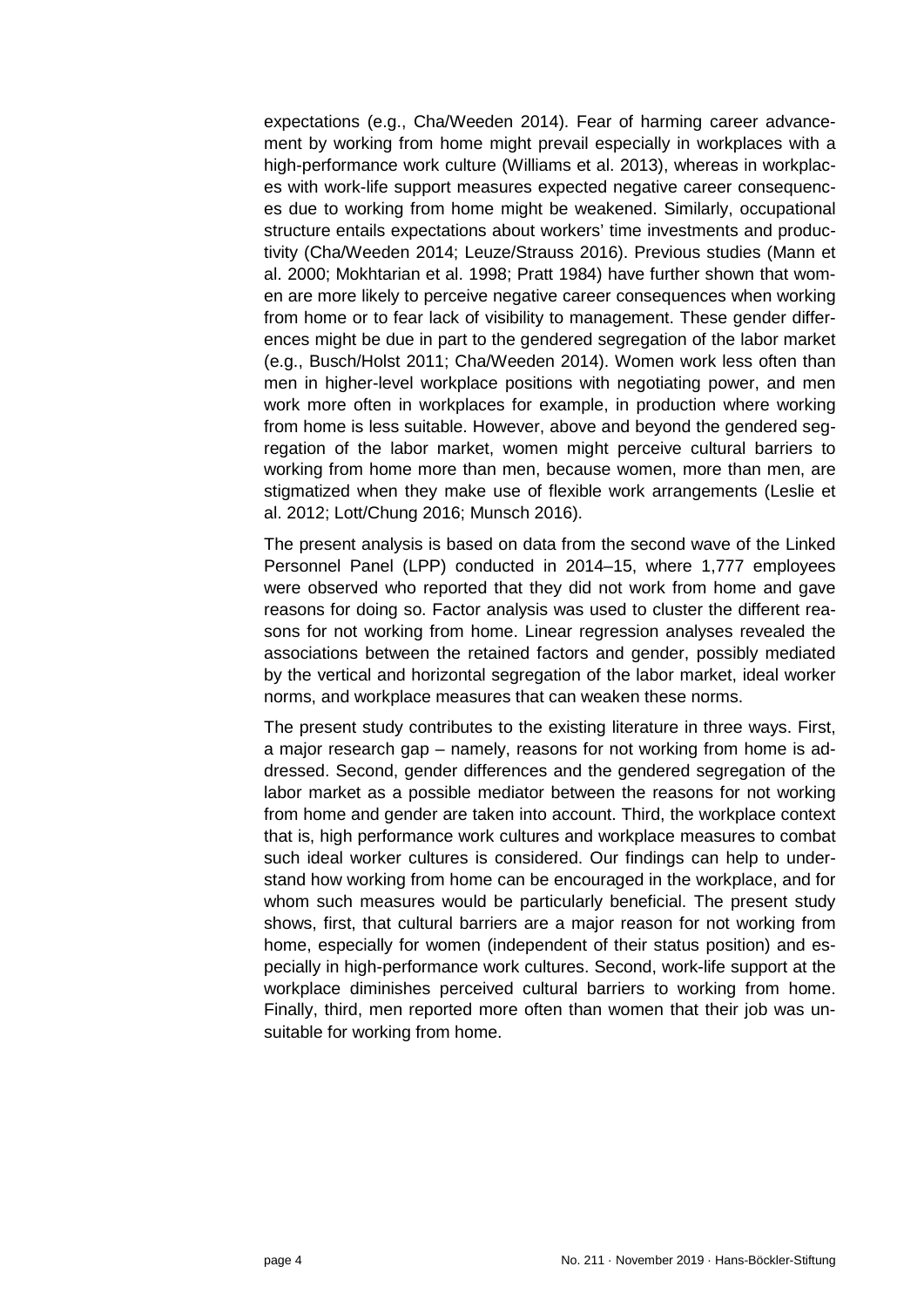## <span id="page-4-0"></span>**2 The Role of Cultural and Technical Barriers for the Reasons for Not Working from Home**

#### <span id="page-4-1"></span>**2.1 Cultural Barriers and the Reasons for Not Working from Home**

Existing research has identified an "ideal-worker norm of a worker who has few family obligations and prioritizes work" (Abendroth/Reimann 2018, p. 328; see also Acker 1990; Cha/Weeden 2014; Hodges/Budig 2010; Kossek et al. 2010). Working from home in the interests of work-life balance contradicts this ideal worker norm. As a consequence, following signaling theories (Spence 1973) and stigmatization theories (Goffman 1963), working from home is likely to be interpreted as a signal that they are less committed to their work (see also Konrad/Yang 2012). In line with this, existing research refers to the "flexibility-stigma," whereby employees who work from home are perceived to be less committed to their work (e.g., Chung/van der Horst 2018; Konrad/Yang 2012; Williams et al. 2013). For example, Almer et al. (2004) showed in a vignette experiment that employees who used flexible work arrangements were viewed as being less likely to advance. In the same vein, Blair-Loy and Wharton (2002) showed that employees were more likely to use family-friendly workplace arrangements when their supervisors had enough power to protect them from any negative career consequences. In the U.S. context, Mokhtarian et al. (1998) provided first evidence that workers do not work from home because they fear career penalties. Employees' fear of harming their careers by working from home was also observed in the United States by Duxbury et al. (1987) and Olson and Primps (1984). As a consequence, it can be argued that employees do not work from home due not only to the absence of technical solutions enabling professional activities to be performed at home, but also to cultural barriers within workplaces that follow the ideal worker norm. Thus, we hypothesize:

**Hypothesis 1 (cultural barrier hypothesis):** Employees do not work from home when the work could be performed at home due in part to perceived cultural barriers.

#### <span id="page-4-2"></span>**2.2 Variation in Cultural Barriers Depending on Organizational Culture**

Existing research provides first evidence that workplaces vary in their adherence to the ideal worker norm, and that, depending on the level of adherence, working from home has different consequences for work-family balance and the gender pay gap (Abendroth/Reimann 2018; Abendroth/ Diewald 2019). We argue that differences in the adherence to the ideal worker norm across workplaces also reflect differences in the strength of cultural barriers to working from home.

On the one hand, an exaggeration of the ideal worker norm with an economization of labor and goal-oriented management has been identified, which manifests itself in increased expectations regarding employee work perfor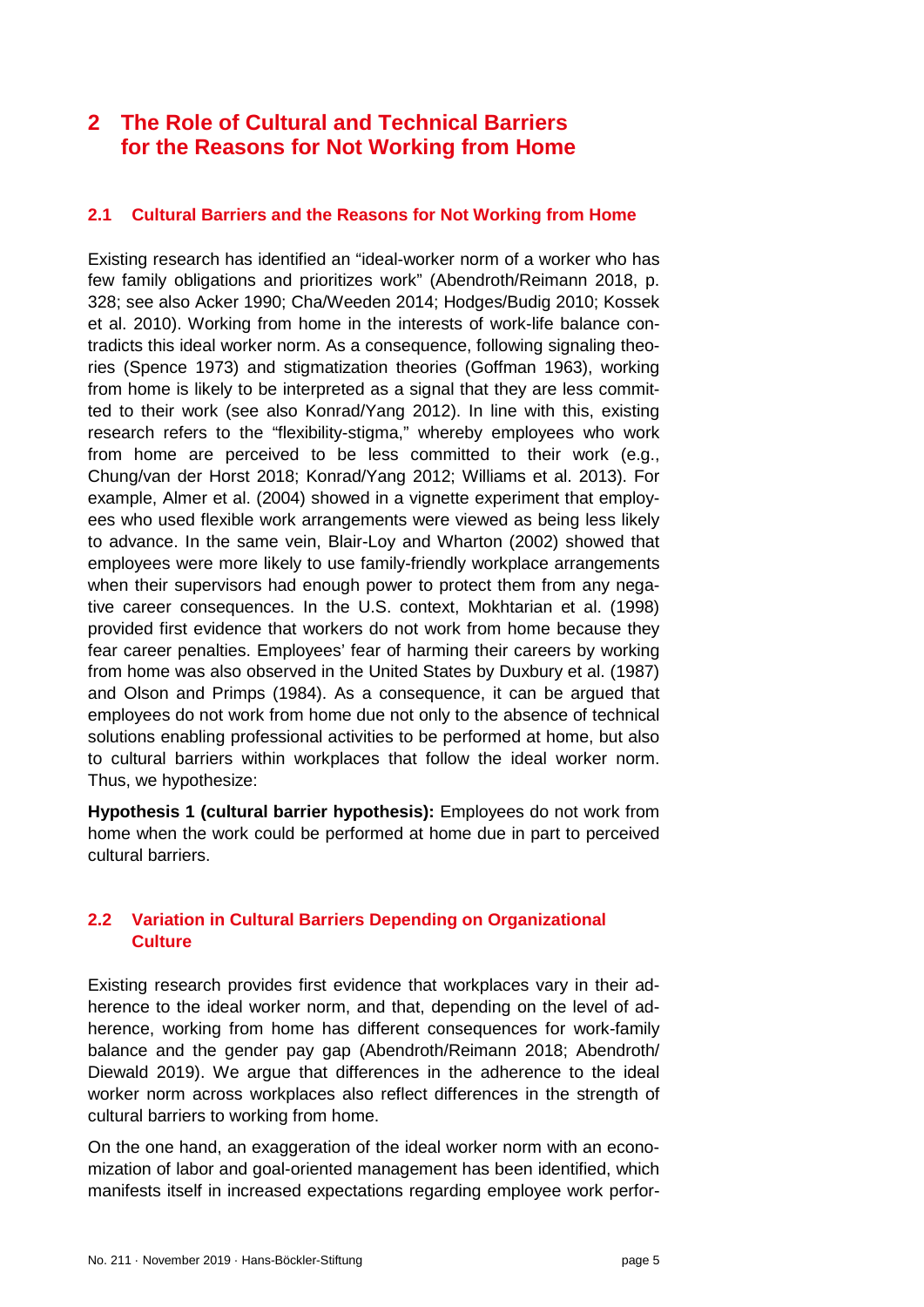mance, availability, and accessibility (Cha/Weeden 2014; Lott 2015; Green 2004; Putman et al. 2014). First evidence suggests that, in workplaces where exaggerated ideal worker norms prevail, working from home is associated with long working hours, an increase in work intensity, and more conflicts between work and personal life (e.g., Abendroth/Reimann 2018; Gambles et al. 2006; Kelliher/Anderson 2010; Lott/Chung 2016). Chung (2019, p. 25) explained this increase in work intensity due to working from home with the gift exchange dynamic, "that is, workers work harder to reciprocate for the gift of control over their work their employers have given them; or because workers are better able to work harder and longer due to being able to work when they want; or because of employer enforcement of work intensity through the back door." Following from this, we expect greater cultural barriers to working from home in workplaces with highperformance work cultures, where working from home can be used only to coordinate work and basic family responsibilities, and users are required to signal their career ambition by increasing their accessibility and availability for work. Thus, we hypothesize:

**Hypothesis 2 (high-performance work culture hypothesis):** Cultural barriers to working from home are greater in workplaces with a highperformance work culture that exaggerates the ideal worker norm.

On the other hand, previous research has identified deviations from the ideal worker norm with family-friendly workplace cultures where supervisors and co-workers support the work-life integration of employees, or where employers invest in flexible workplace arrangements and additional leave and childcare arrangements (Abendroth/Reimann 2018; Kossek et al. 2010; Den Dulk 2001). Family-friendly workplace policies have been attributed to economic reasoning, whereby employers perceive benefits in investing in the employability of their employees (Den Dulk 2001). In addition, from a neo-institutionalist perspective, it has been argued that increased pressure from the organizational environment encourages work organizations to at least present themselves as family-friendly in order to gain external legitimacy (Den Dulk 2001). First evidence shows that work-family support by supervisors can protect employees from implications of working from home for work-life conflict (Abendroth/Reimann 2018; Blair-Loy/Wharton 2002). We assume that work-family support from supervisors and co-workers indicates an alternative perception of an ideal worker, where family obligations are not perceived as detrimental to productivity, and that this alternative perception diminishes cultural barriers to working from home. Moreover, audits of the family-friendliness of the organization at least legitimize claims regarding working from home. We hypothesize:

**Hypothesis 3 (work-life support hypothesis):** Cultural barriers to working from home are less pronounced in work-life-supportive workplaces.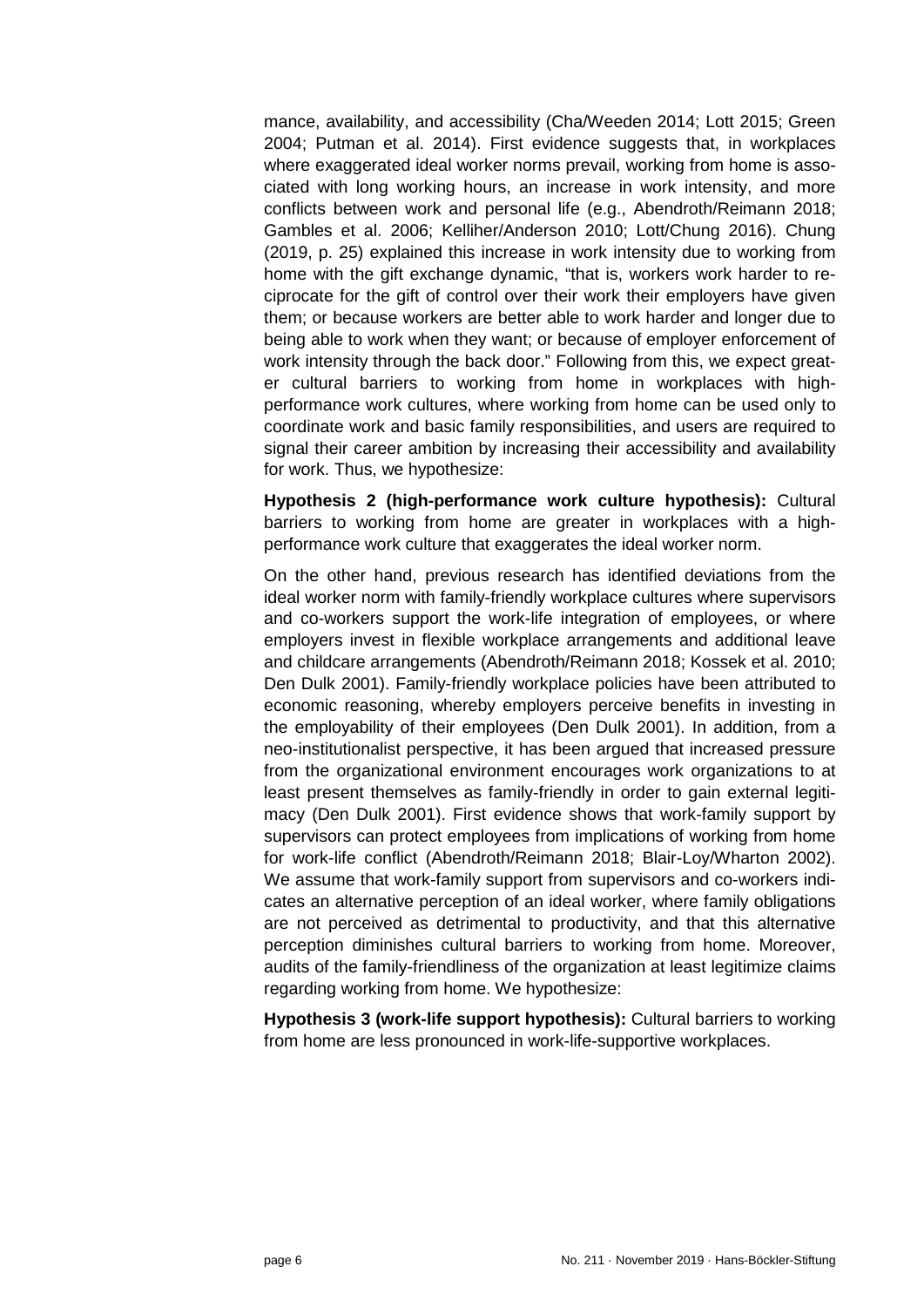#### <span id="page-6-0"></span>**2.3 Variation in Cultural and Technical Barriers across Occupations**

Position in the organizational hierarchy has consequences for the negotiating power of specific groups of employees (for an overview, see Tomakovic-Devy/Avent-Holt 2019). Employees in high-status positions are perceived to be especially productive and more difficult to replace, which indicates that it is economically beneficial for employers to invest in the worklife satisfaction of these employees. Indeed, research has found that flexible workplace arrangements such as working from home are granted especially to high-status employees rather than to all employees (e.g., Felstead et al. 2002; Golden 2008). However, those in high-status positions (e.g., managers) are also more likely to work from home to get more work done (Mokhtarian/Bageley 1998), as these positions involve high work demands and long working hours (Cha/Weeden 2014). This indicates that, in highstatus positions, working from home is likely to be used to combine basic family demands and high work demands (see also Abendroth/Reimann 2018). Moreover, for managers, working from home is "less of a noticeable departure from the status quo," because they may be managed remotely themselves (Mokhtarian/Bageley 1998, p. 1121). As a consequence, cultural barriers to working from home in high-status positions are likely to be weaker because working from home is used to meet high work expectations. Thus, we hypothesize:

**Hypothesis 4a (hierarchical segregation hypothesis):** Employees in management positions are less likely to perceive cultural barriers to working from home.

However, jobs vary not only in terms of status but also in terms of the feasibility of doing parts of the job at home (Brenke 2016; Golden 2008). Production work is still performed at specific sites in the work organization. However, in the future, remote control and other digital developments might allow production workers to remotely control and coordinate the work of machines from home. At present, working from home is more likely to be possible for employees in marketing, public administration, and business and financial services (Brenke 2016). We hypothesize:

**Hypothesis 4b (vertical segregation hypothesis):** Employees working in production are more likely to perceive working from home to be unsuitable for their jobs.

#### <span id="page-6-1"></span>**2.4 Variation in Cultural and Technical Barriers between Men and Women**

Men and women are segregated in different occupations, with men being more likely to occupy high-status positions (horizontal gender segregation; e.g., Busch/Holst 2011; Cha/Weeden 2014). This indicates that men experience less cultural barriers to working from home, as these positions are characterized by greater negotiating power and high work demands, and as elaborated above working from home is more likely to meet high work expectations. Besides the horizontal segregation of the labor market, existing research further highlights its vertical segregation, with men being more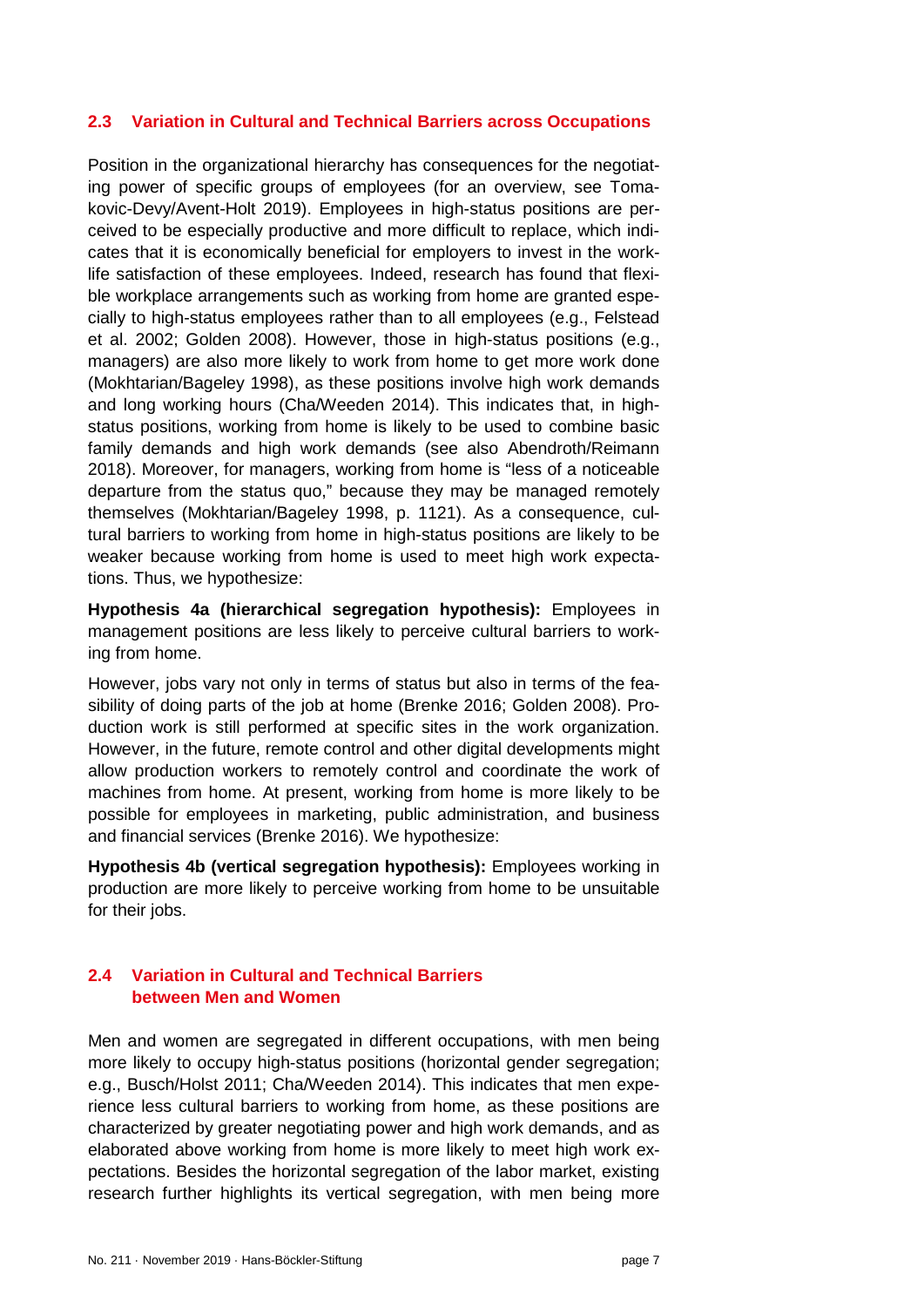likely to work in production and women in services and sales. In 2017, less than 14 percent of employees in production jobs in Germany were women (Institute for Employment Research, IAB 2018). As production work can rarely be performed from home, we expect that perceived job unsuitability of working from home is more likely to apply to men. Following from this, we hypothesize:

**Hypothesis 5a (horizontal gender segregation hypothesis):** Men are more likely than women to experience job unsuitability of working from home; this is due in part to horizontal gender segregation.

**Hypothesis 5b (vertical gender segregation hypothesis):** Women are more likely than men to experience cultural barriers to working from home; this is due in part to vertical gender segregation.

Irrespective of occupational gender segregation, existing research indicates that women are more likely to work from home to better combine work and family life, whereas men are more likely to fulfill high work demands with the help of working from home (Lott 2018). This can be explained by prevailing patterns of the gendered division of work, where women are still predominantly responsible for childcare and household tasks (Dechant/Blossfeld 2015; Trappe et al. 2015). On the one hand, this indicates that due to greater family responsibilities it is more difficult for women to signal high accessibility and availability when working from home. On the other hand, statistical theories of discrimination in the labor market (e.g., Phelps 1972) and theories on gender as a status characteristic (Ridgeway/Correll 2004; Tomaskovic-Devey/Avent-Holt 2019) have been used to argue that women in general are perceived to be more family-oriented due to the gendered division of labor (Correll et al., 2007; England 1994 2010; Oakley 2000; Phelps 1972; Reskin 2000; Ridgeway/Correll 2004). More specifically, research on gender as a status characteristic indicates that people tend to categorize others according to gender, and that assumed gendered skills and status perceptions consciously or unconsciously shape their judgments and behavior (Ridgeway/Correll 2004; Risman 2004). As a consequence, we expect that irrespective of occupational gender segregation women are more likely to experience cultural barriers to working from home because they are less able to signal high career ambition in exchange for the "gift of control over their work" (Chung 2019, p. 25), and because stereotypes of being less career-oriented due to working from home are especially likely for women. Chung and van der Horst (2018) also suggest that the flexibility stigma is gendered. We hypothesize:

**Hypothesis 6 (gendered stereotype hypothesis):** Women are more likely to experience cultural barriers to working from home irrespective of occupational gender segregation.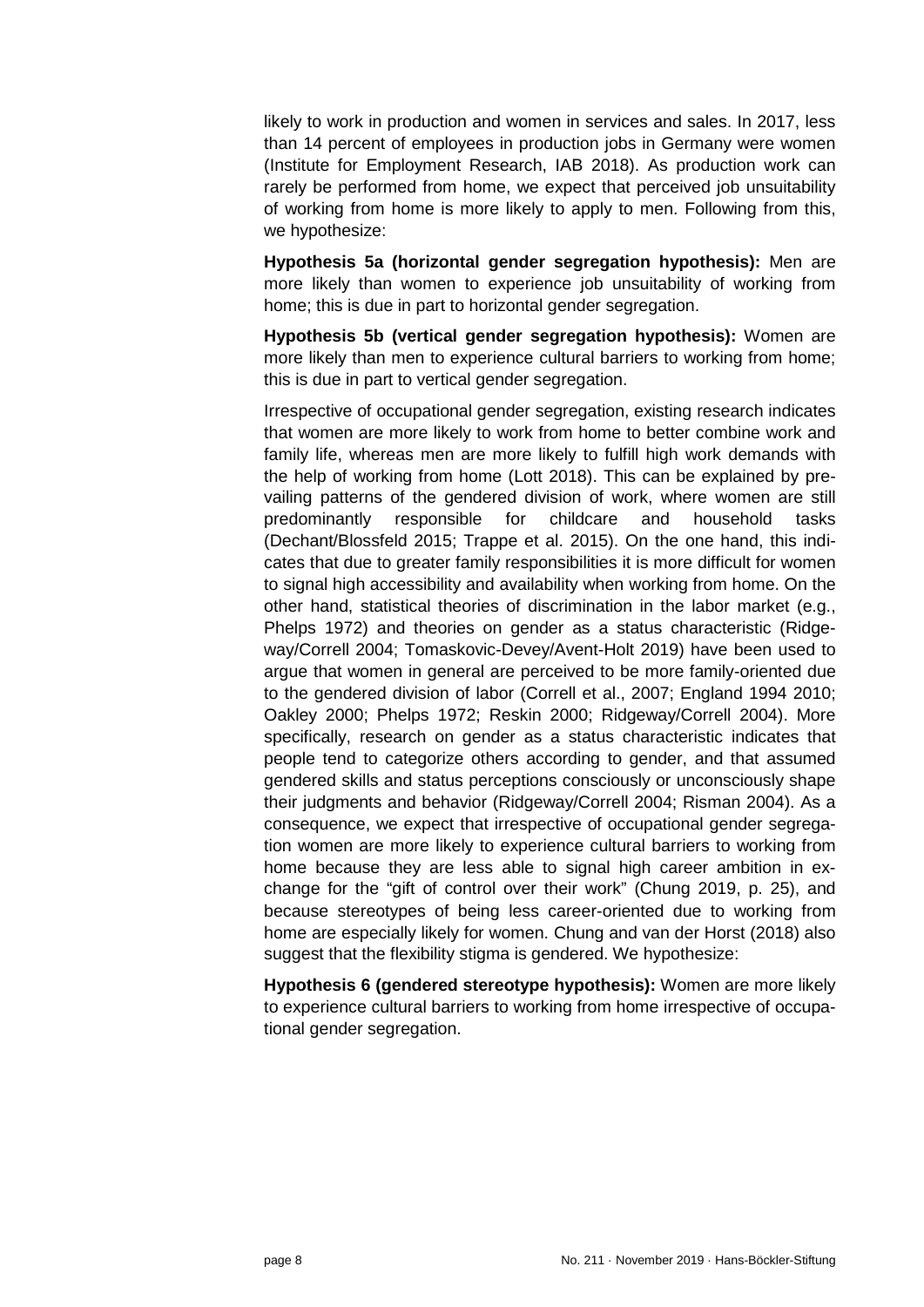## <span id="page-8-0"></span>**3 Empirical Strategy**

#### <span id="page-8-1"></span>**3.1 Data and Sample**

The data for the present study are drawn from the second wave of the absolutely anonymized Campus File of the Linked Personnel Panel (LPP). The data was accessed via a campus file, which was made available via the research data centre of the Federal Employment Agency in the Institute for Employment Research (IAB) in Germany (Frodermann et al. 2017). The second wave was conducted in 2014–15. The LPP is a representative panel study of German establishments with 50 employees and more in the industry and service sectors. Data are collected for employees and establishments; the individual and establishment data are linked to form the dataset "Linked Employer-Employee Data of the IAB" (LIAB). The main focus of the LPP is on human resource management, workplace culture, and management instruments. In the first wave, conducted in 2012–13, 1,219 establishments and 7,508 employees were observed. They were then followed, where possible, in the years 2014–15; (771 establishments and 7,282 employees), 2016–17 (846 establishments and 6,779 employees), and 2018–19 (not yet available).

The reasons for not working from home were observed in the second and third waves of the LPP. Due to the relatively high panel attrition among establishments and employees in the third wave, data from the second wave, conducted in 2014–15, were used in the present study. German working time regulations did not undergo considerable change between 2014–15 and 2016–17, either at state level or in collective agreements. Although using data from 2014–2015 may raise questions regarding the currency of our findings, we would argue that they are still highly relevant because, first, technological advances in the past four to five years have not been so dramatic that working from home has since become more feasible in workplaces in production, for example; and, second, the pace of change in workplace cultures is rather slow. In the second wave of the LPP, 1,777 employees were observed who provided valid information on reasons for not working from home and for whom the explanatory variables and covariates of the analysis were observed. The age range was 18 to 64 years, thereby including all employees below statutory retirement age (65 years).

#### <span id="page-8-2"></span>**3.2 Measurement of the Reasons for Not Working from Home**

Employees who reported that they did not work from home were asked what their reasons were for doing so. They were presented with a list of seven possible reasons for not working from home, and requested to indicate in each case whether that reason applied (1) or did not apply (0) to them. Interviewees could agree to more than one of the seven statements. Because the present study focused on cultural barriers to working from home, limited access to working from home, and the unsuitability of working from home in some workplaces, the statements that could not be assigned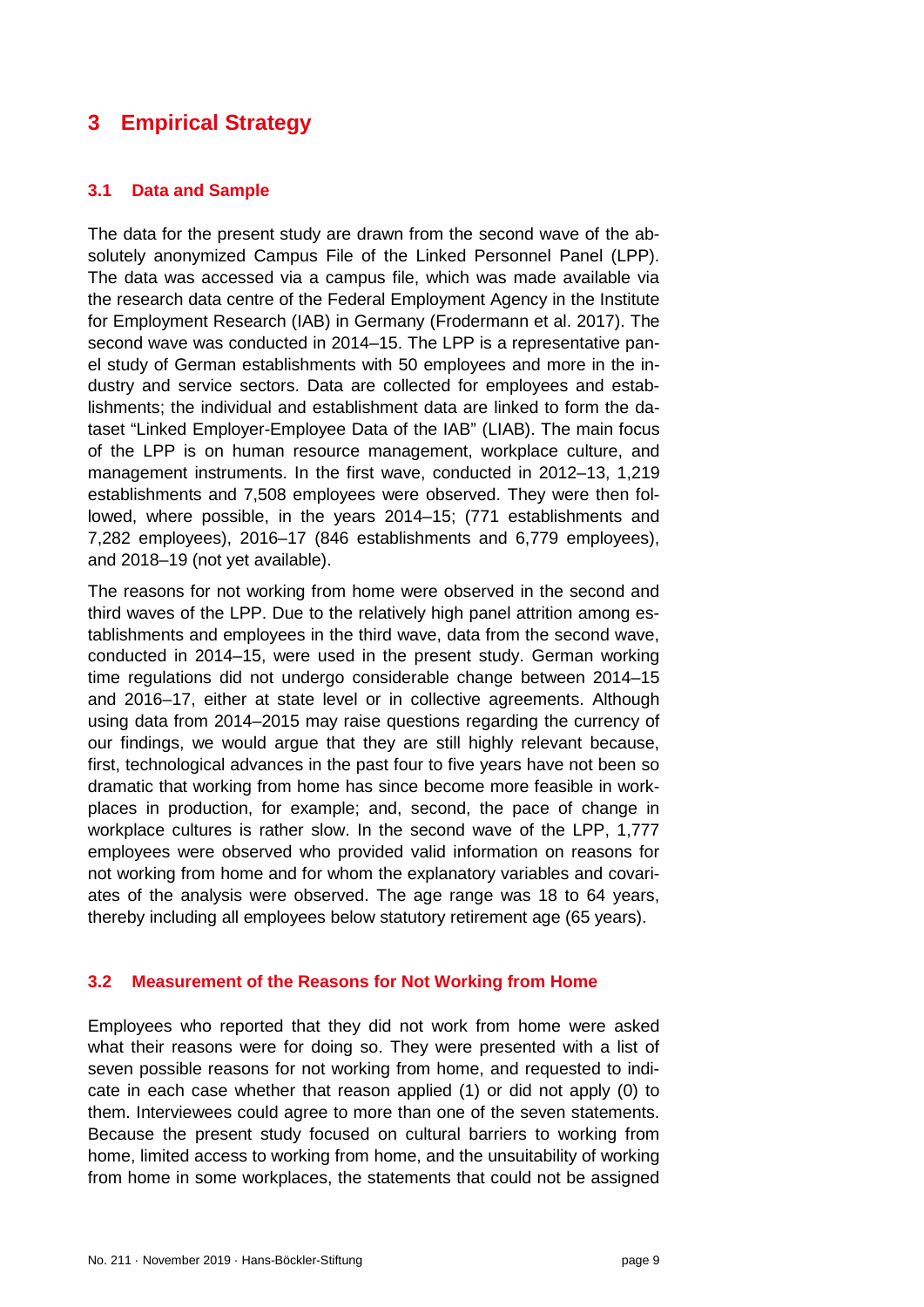to these reasons were not included in the factor analysis. The excluded statements were "I do not work from home because I want to separate work and private life," and "I do not work from home because it makes cooperation with my colleagues difficult." The latter statement is ambiguous in that it can mean either that working from home is not tolerated/supported in the workplace or that it actually hampers cooperation. The following reasons were chosen for the factor analysis:

I do not work from home

- because I am not allowed to, although it would be technically feasible.
- because the technical prerequisites do not exist.
- because I cannot perform my professional activity at home.
- because my supervisors attach great importance to presence in the workplace.
- because I fear that my promotion prospects would suffer as a result.

For the descriptive analysis, the survey questions as to whether employers offered working from home  $(0 = no; 1 = yes)$  and whether employees used working from home  $(0 = no; 1 = ves)$  were also included.

#### <span id="page-9-0"></span>**3.3 Measurement of a High-Performance Work Culture**

In a high-performance work culture, it can be expected that particularly high-performing employees, or employees who signal high performance by working long hours or being present in the workplace, will be promoted independent of professional criteria or actual performance. A highperformance work culture was measured with two indicators for employees' perception of the promotion criteria in their establishment that are collected in the LPP Employee Survey: "In our establishment, the employees who are promoted are generally those who have particularly distinguished themselves by their performance," and "In our establishment, promotions are not generally based on professional criteria or performance." Respondents could choose one of the following options: completely agree, mostly agree, undecided, mostly disagree, completely disagree. Because there were only a few observations for some of these categories, the variables were coded with agree  $(1 =$  completely agree/mostly agree) and disagree  $(0 = all other categories)$ . Two indicators for work-life support at the workplace were also used: perceived managerial support and company-level auditing and certification processes. Perceived managerial support is a crucial resource for employees' use of flexible work arrangements (Den Dulk et al. 2011). It was measured with a sum index of the following two statements with the response options completely agree, mostly agree, undecided, mostly disagree, and completely disagree: "Supervisors show understanding for their staff," and "Supervisors show that they trust their staff." Establishments that participate in auditing and certification processes do so with the aim of improving process quality, work-life balance, health management and/or the quality of the workplace. In doing so, they might also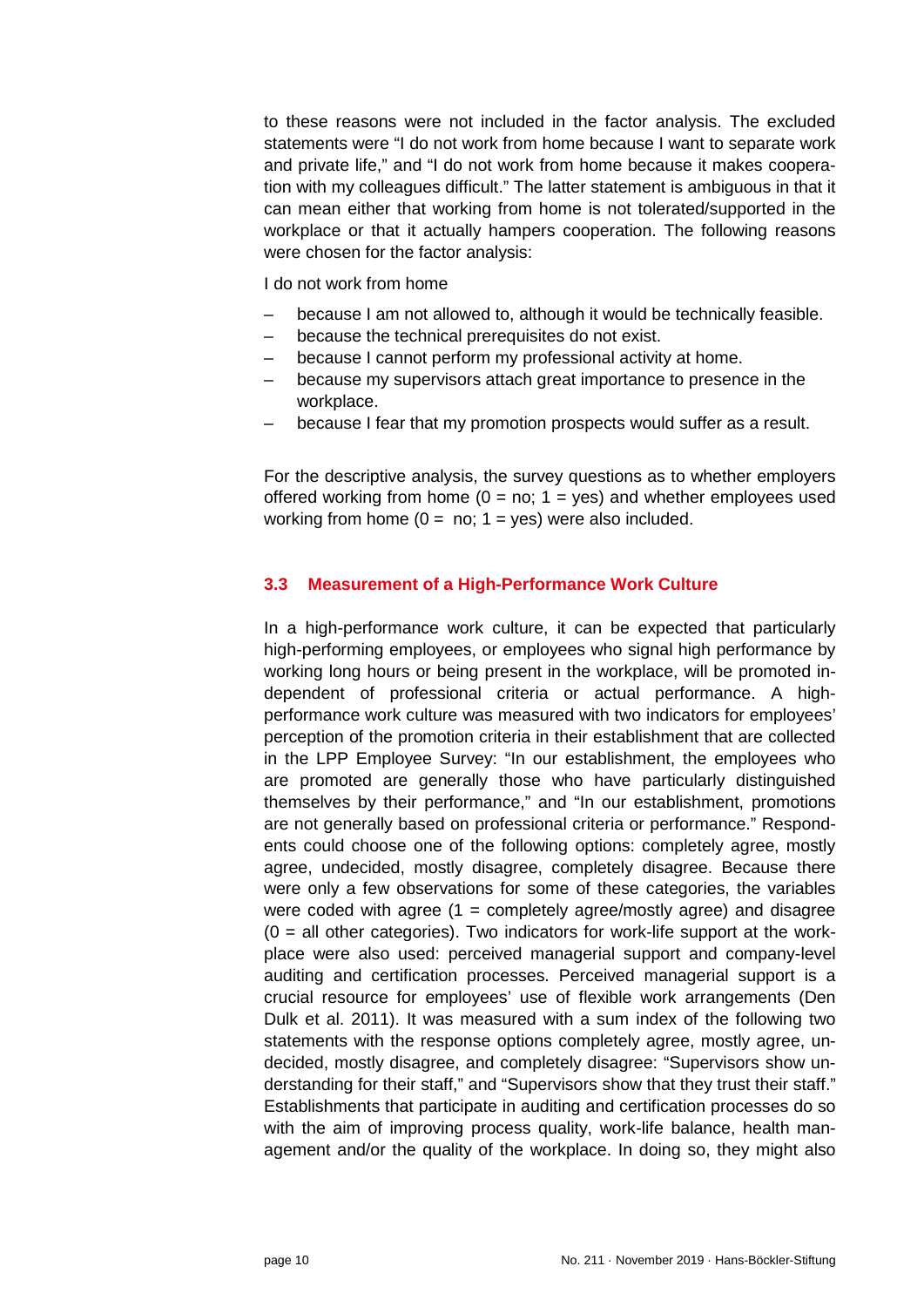weaken an ideal worker culture. In the LPP Establishment Survey, auditing and certification processes are measured with the question "Does your establishment participate in voluntary auditing and certification processes?" This variable was used as a dummy variable.

#### <span id="page-10-0"></span>**3.4 Horizontal and Vertical Segregation**

The horizontal segregation of workplaces was measured with the proxy variable for occupations  $(1=$  production;  $2 =$  sales/marketing;  $3 =$  crossdivisional function/administration;  $4 =$  services). Vertical segregation was measured with the two proxy variables: management position  $(0 = no, 1 =$ yes) and status position ( $0 =$  blue-collar worker,  $1 =$  white-collar worker worker) and pre-tax monthly wages (continuous variable).

#### <span id="page-10-1"></span>**3.5 Covariates**

In order to estimate effects that are not biased by employees' workplace characteristics, covariates had to be included in the model. Because parttime employees are often stigmatized in the workplace, and employees who work overtime are perceived to be "ideal workers" (Williams et al. 2013; Lott/Klenner 2018), contractual working time and overtime hours (continuous variables) were controlled for. At German workplaces with collective agreements for example, in the industry sectors employees who are paid above the collectively agreed pay scale generally work in the highest status positions, and employees in higher status positions more often have access to flexible work arrangements (Lott/Chung 2016). A dummy variable therefore controlled for whether or not employees received non-collective pay. As employees with fixed-term contracts are often excluded from general work arrangements (Felstead et al. 2002), a dummy variable was used to control for whether employees had a permanent contract.

Various establishment characteristics were taken into account. Flexible work arrangements are offered mainly in larger establishments (Brenke 2016), and may also be more common in large, powerful establishments in industry sectors such as the automotive industry, which is located in specific regions in Germany, especially in the south. In addition, access to flexible work arrangements depends also on the sector (Chung 2019). We therefore controlled for the size of the establishment ( $1 = 0-99$  employees;  $2 = 1$ 100–249 employees;  $3 = 250-499$  employees;  $4 = 500$  and more employees); the region  $(1 = \text{North}; 2 = \text{East}; 3 = \text{South}; 4 = \text{West};$  and the sector based on the German Classification of Economic Activities, issue 1993 (WZ 93; 1 = manufacturing industries; 2 = metal/electronics/automotive industries; 3 = retail/transport/media sectors; 4 = business services/financial services; and 5 = information, communications, other services).

Moreover, because the household context can also bias the reasons for not working from home, a number of household characteristics were considered. Employees especially women who have (very young) children, or who have live with a partner and are expected to have children, might be highly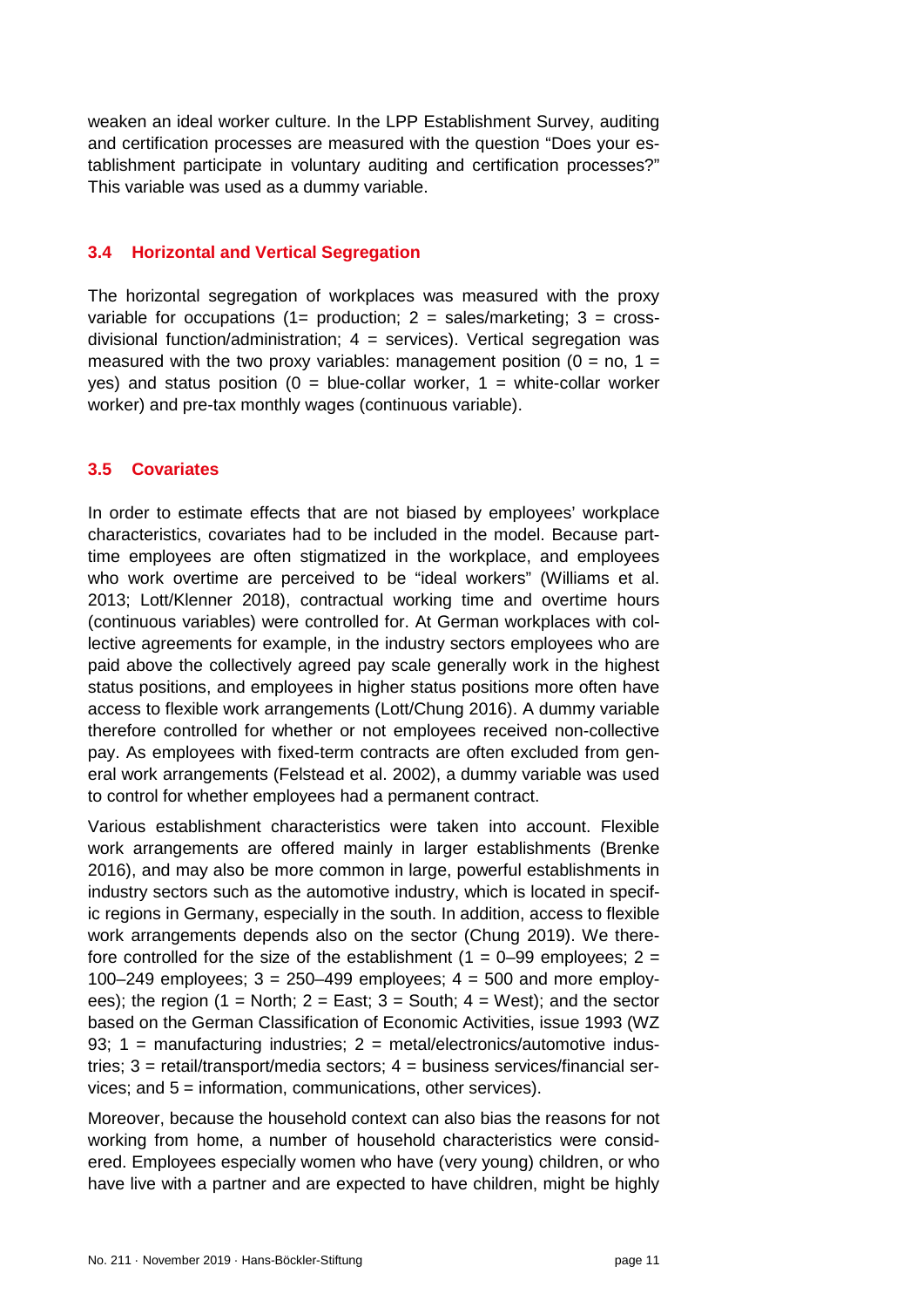stigmatized in the workplace. Thus, the analysis took into account whether employees lived with a partner ( $0 =$  no and  $1 =$  yes) and whether they had children (0 = no children; 1 = one child; 2 = two children; and 3 = three and more children). The age of the youngest child was taken into account with two dummy variables (0–3 years and 4–5 years).

Because senior employees might perceive less cultural barriers than entrylevel staff, and because employees with a migration background might perceive cultural barriers to a greater degree than employees without a migration background, the analysis took age (continuous variable) and migration background ( $0 =$  no and  $1 =$  yes) into account. Finally, as the implications of flexible work arrangements differ between educational groups (Fuller and Hirsh 2019), we controlled for education  $(1 =$  primary school;  $2 =$  secondary education; 3 = university or university of applied sciences). Table A1 in Appendix A gives an overview of all the variables used in the analyses.

#### <span id="page-11-0"></span>**3.6 Econometric Strategy**

In order to regroup the statements on the reasons for not working from home into a limited set of constructs, exploratory factor analysis specifically, principal factor analysis with orthogonal rotation was performed, (Yong/Pearce 2013). Factor analysis was also used in the present study in order to deal with the fact that respondents could give multiple responses to the question about reasons for not working from home. The Kaiser-Meyer-Olkin Measure of Sampling Adequacy (KMO-MSA) was used to assess the appropriateness of using factor analysis on the data (Kaiser/Rice 1974). The minimum threshold of the MSA is 0.5 (Hair et al. 2006). An MSA value higher than 0.5 indicates that the sample is appropriate for factor analysis. As the latent root criterion is the most common factor to determine the number of extracted factors (Hair et al. 1998), it was applied in the present study. The extracted factor scores at the individual level were used as the dependent variables in the multivariate linear regression analyses. Because observations were clustered in establishments, robust standard errors at the establishment level were estimated.

#### **Table 1: Reasons for not working from home**

Percentages of employees who agree to the statements

|                                                                                     | All   | Men   | Women | Chi-Squared Test for<br>gender differences |
|-------------------------------------------------------------------------------------|-------|-------|-------|--------------------------------------------|
| Working from home not allowed, but<br>technically feasible                          | 14.31 | 11.86 | 22.01 | $***$                                      |
| Working from home technically unfeasible                                            | 58.23 | 59.21 | 55.16 | $(+)$                                      |
| Working from home unsuitable for the job                                            | 77.85 | 81.89 | 65.13 | $**$                                       |
| Presence in the workplace<br>important to supervisors                               | 69.32 | 69.02 | 70.26 | $\star$                                    |
| Working from home not used because of<br>fear that promotion prospects would suffer | 5.59  | 5.34  | 6.40  | $\star$                                    |

Note: Percentages of employees who agree to the statements (weighted with cross-section weight); N = 1,777.

\*\*\* p < 0.001;  $*$ p < 0.01;  $*$ p < 0.05; +p < 0.10.

Source: Authors' calculations based on data from the second wave of the Linked Personnel Panel (LPP) 2014–15.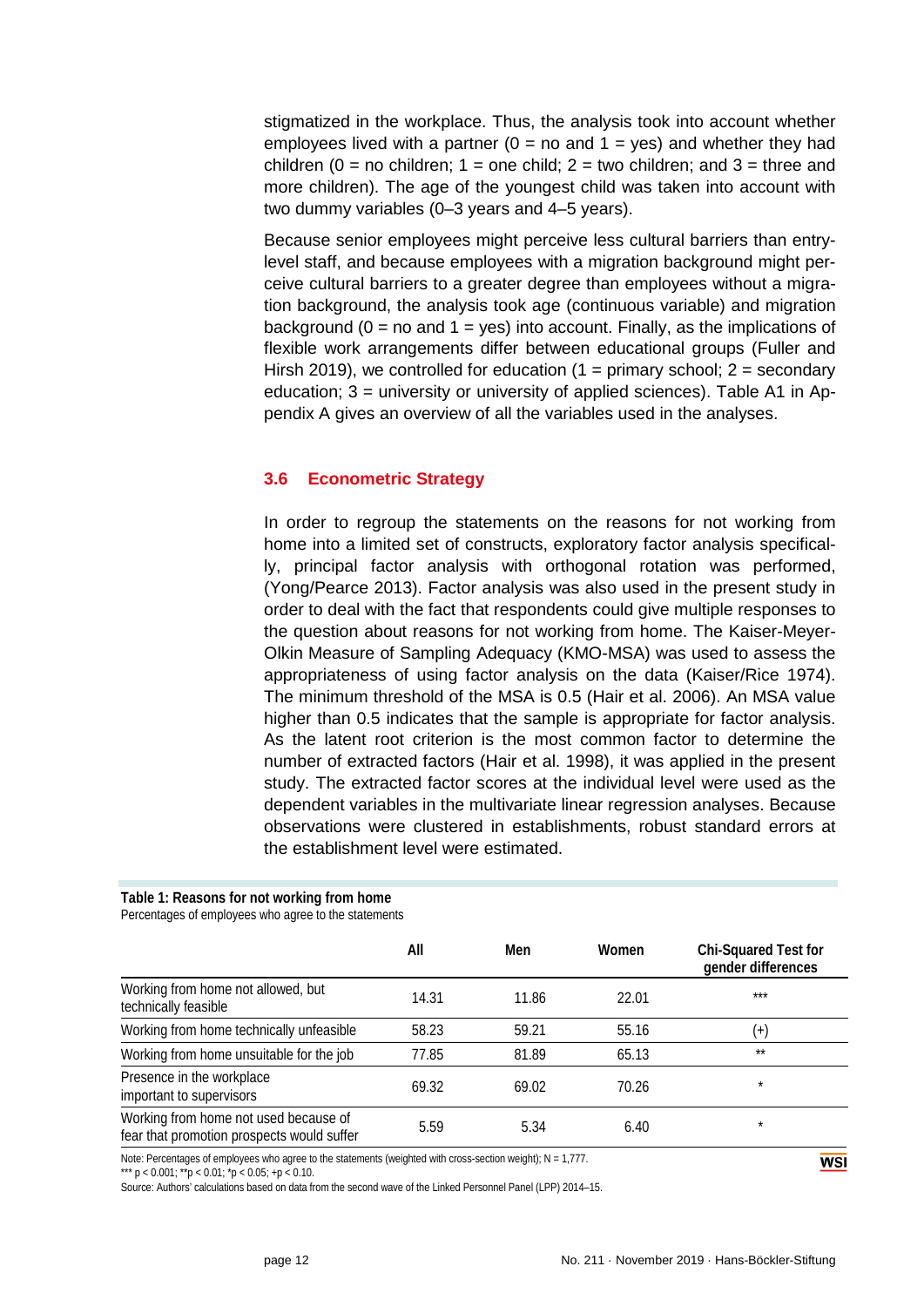## <span id="page-12-0"></span>**4 Results**

In 2014, half of the observed establishments (51%) offered working from home, but less than a quarter of employees (around 22%) said that they worked from home. As can be seen from Table 1, perceived job unsuitability and expected presence in the workplace were the main reasons for not working from home. Almost 78% of employees indicated that they did not work from home because they could not perform their professional activities at home; 69% reported that their supervisors attached great importance to presence in the workplace. Working from home was perceived to be technically unfeasible by 58% of the employees. Only a small percentage of employees stated that they did not work from home because working from home was not allowed (14%) or because they feared that working from home would harm their promotion prospects (almost 6%). Interestingly, 22% of female employees compared to around 12% of male employees indicated that working from home was not allowed, although it would have been technically feasible.

Men work from home more often than women (24% vs. 16%). Table 1 provides insight into the reasons for this gender gap in working from home. Slightly more women than men perceived working from home to be detrimental to their career prospects (69% vs. 70%) and indicated that presence in the workplace was of great importance to their supervisors (5% vs. 6%). These gender differences are small, but according to the chi-squared test they are statistically significant. Perceived job unsuitability of working from home was more common among male employees (almost 82%) than female employees (almost 65%).

#### **Table 2: Total variance explained**

|                                                                         | <b>Initial</b><br>Eigenvalue |               |              |
|-------------------------------------------------------------------------|------------------------------|---------------|--------------|
| Component                                                               | Total                        | % of variance | Cumulative % |
| Factor 1                                                                | 1.48                         | 29 77         | 29.77        |
| Factor 2                                                                | 1.16                         | 23.29         | 53.06        |
| Note: Principal factor analysis with orthogonal rotation; $N = 1,777$ . |                              |               | WSI          |

Source: Authors' calculations based on data from the second wave of the Linked Personnel Panel (LPP) 2014–15.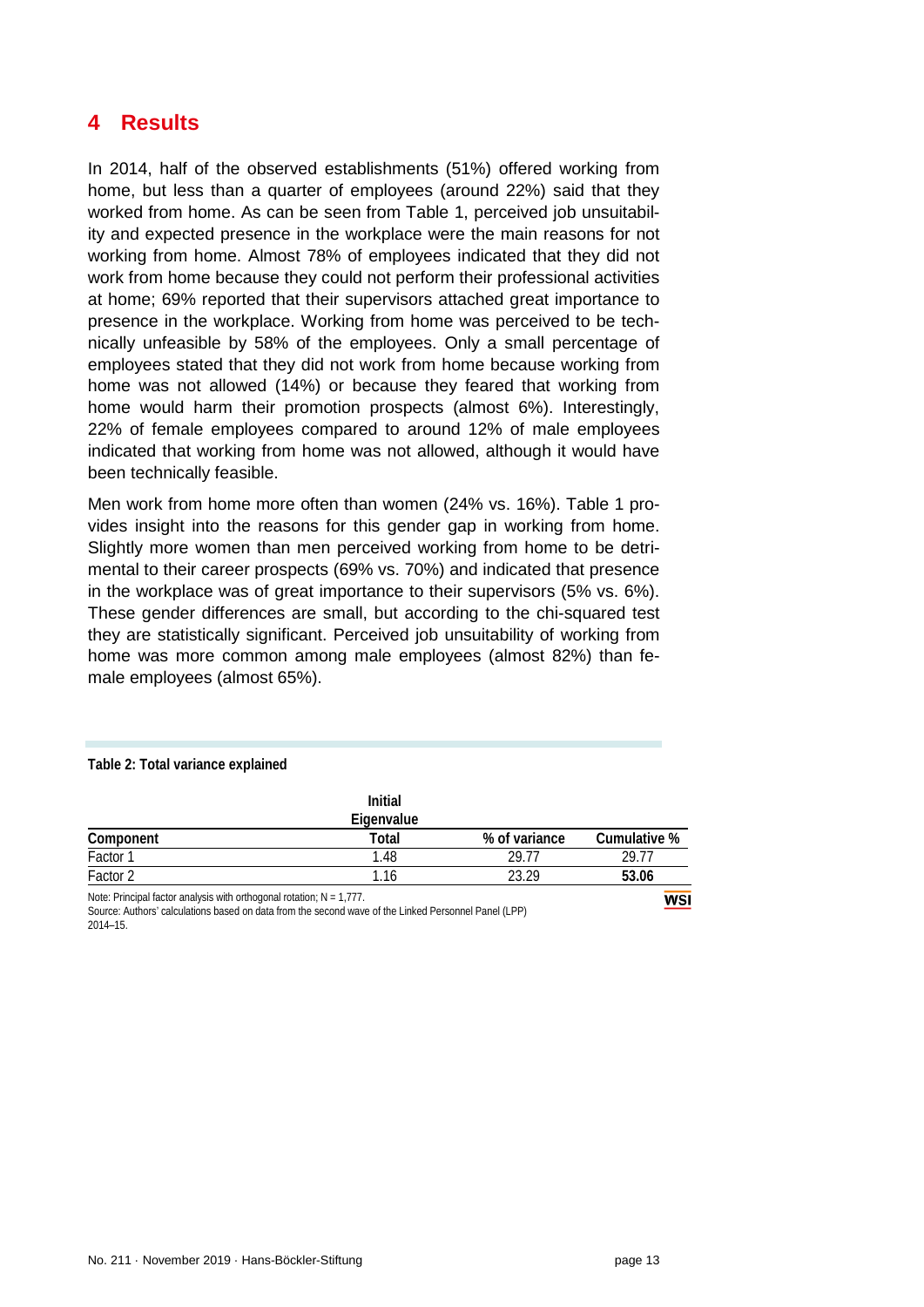#### **Table 3: Rotated component matrix**

| Components (5)                                                                                                                                                                                   |          |       |
|--------------------------------------------------------------------------------------------------------------------------------------------------------------------------------------------------|----------|-------|
| Working from home not allowed, but<br>technically feasible                                                                                                                                       | (-)0.652 |       |
| Working from home technically unfeasible                                                                                                                                                         | 0.651    |       |
| Working from home unsuitable for the job                                                                                                                                                         | 0.796    |       |
| Presence in the workplace important to supervisors                                                                                                                                               |          | 0.746 |
| Working from home not used because of fear that promotion prospects<br>would suffer                                                                                                              |          | 0.682 |
| Note: Principal factor analysis with orthogonal rotation; $N = 1.777$ .<br>Source: Authors' calculations based on data from the second wave of the Linked Personnel Panel (LPP)<br>$2014 - 15$ . |          | WSI   |

#### <span id="page-13-0"></span>**4.1 Factor Analysis**

Factor analysis was carried out on the five reasons for not working from home in order to test whether they could be clustered. The MSA of the factor analysis was 0.54. The sampling adequacy was mediocre, but factor analysis was still appropriate for the data. Two factors were extracted. Table 2 shows the percentage variance accounted for by each factor. Both factors had an eigenvalue higher than 1. The total variance explained was 53%. Table 3 shows the variables loading on each of the components, which produced the following factors: (1) perceived job unsuitability of working from home and (2) perceived cultural barriers to working from home. The factor analysis confirms Hypothesis 1: Employees do not work from home when the work could be performed at home due in part to perceived cultural barriers.

#### <span id="page-13-1"></span>**4.2 Multivariate Analyses**

The extracted factors were used as dependent variables in multivariate regression analyses. It was assumed that employees would perceive cultural barriers mainly in workplaces with a high-performance work culture, and that work-life support in the workplace would reduce perceived cultural barriers. Table 4 shows the results of the multivariate regression analyses for the role of a high-performance work culture and work-life-supportive workplace measures. The extent to which employees perceived cultural barriers to working from home was higher at workplaces where employees indicated that particularly high performance was crucial for promotion and/or that promotion decisions were not based on professional criteria or performance. Both indicators were statistically significant at the 95% level. Hypothesis 2 is thus confirmed: A high-performance work culture is positively related to perceived cultural barriers to working from home.

Managerial support had no significant effect on perceived cultural barriers. Participation of the establishment in voluntary auditing and certification processes was negatively related to perceived cultural barriers to working from home. The effect was statistically significant at the 90% level. Thus, em-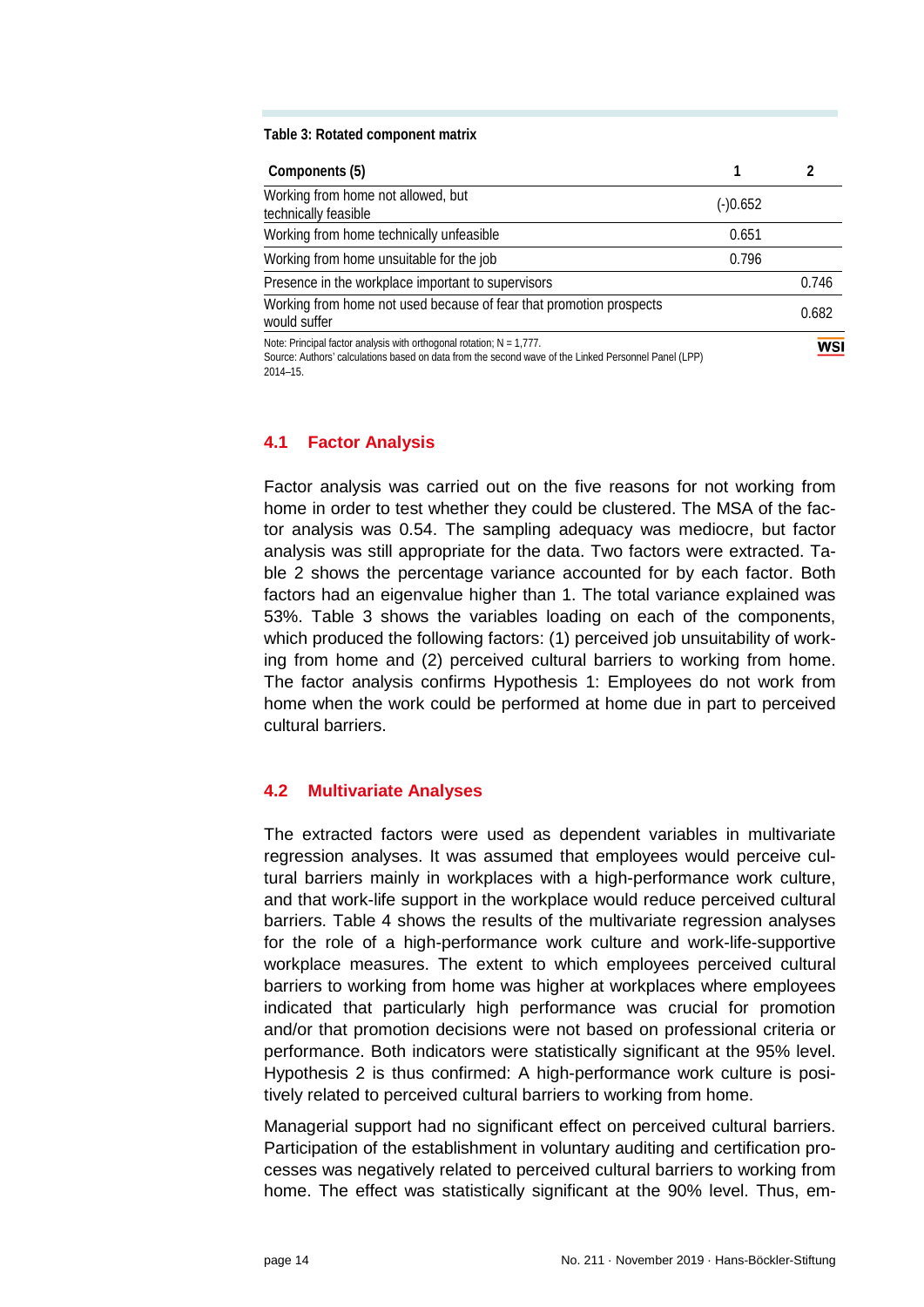ployees who worked in establishments with voluntary auditing and certification processes perceived cultural barriers to working from home to a lesser degree. Hypothesis 3 is partly confirmed: Cultural barriers to working from home are less pronounced in work-life-supportive workplaces that participate voluntary in auditing and certification processes.

Variations in perceived cultural barriers across workplace positions and occupations were also expected. The effects of management position on perceived job unsuitability and perceived cultural barriers were negative but statistically not significant. There was no support for Hypothesis 4a that employees in management positions are less likely to perceive cultural barriers. However, there was empirical evidence for H4b: Employees working in production jobs are more likely to perceive job unsuitability of working from home. All other functional areas were statistically significantly associated with perceived job unsuitability, and the effects were negative compared to production. Compared to employees working in production jobs, employees in all other occupations perceived job unsuitability to a lesser extent.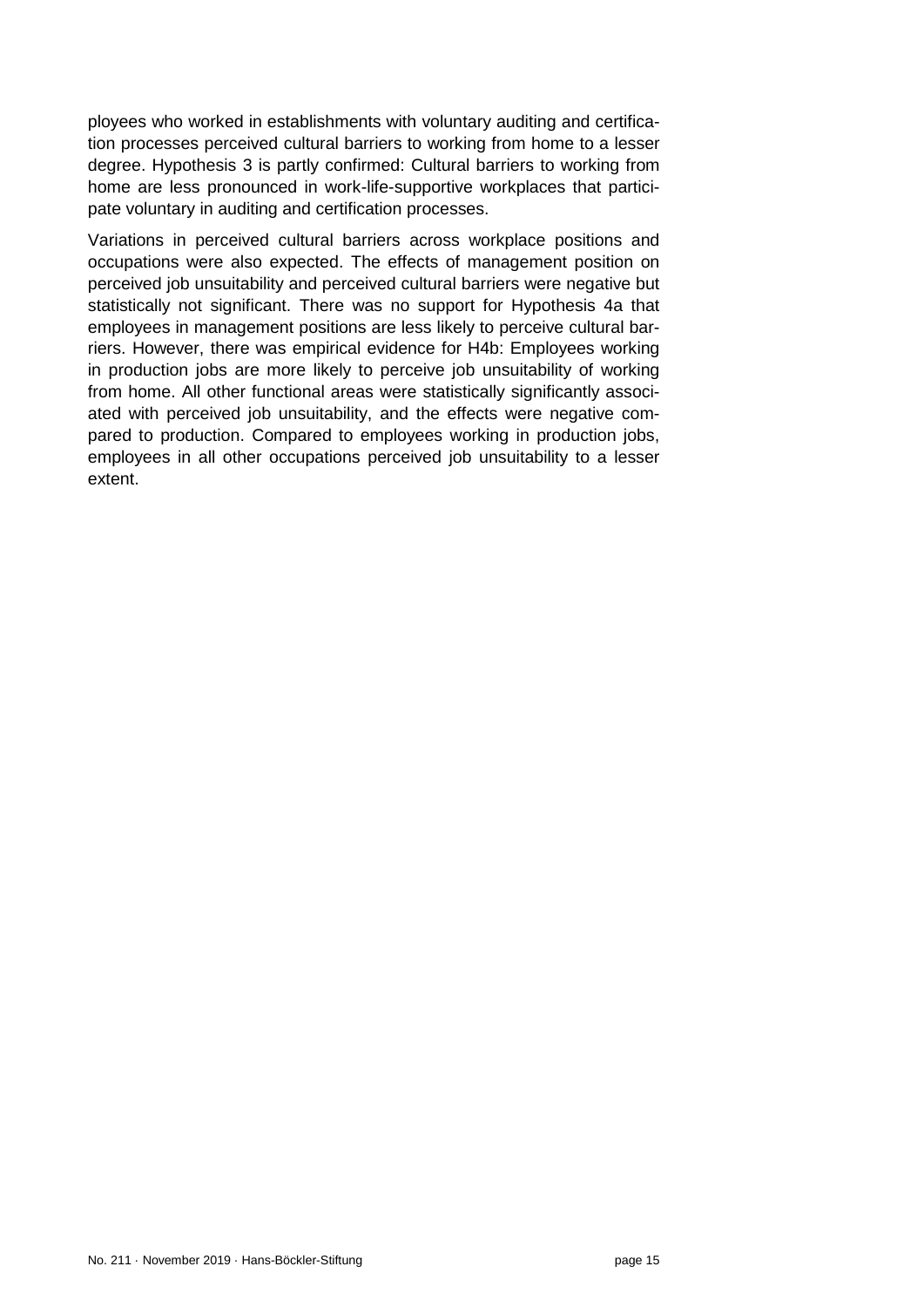|                                                               | Perceived job unsuitability | Perceived cultural barriers |
|---------------------------------------------------------------|-----------------------------|-----------------------------|
| High-performance work culture                                 |                             |                             |
| Promotion of particularly high performers                     | $-0.078$<br>(0.06)          | $0.108*$<br>(0.05)          |
| Promotion independent of<br>professional criteria/performance | $-0.045$<br>(0.05)          | $0.109*$<br>(0.05)          |
| Work-life support                                             |                             |                             |
| Managerial support                                            | 0.007<br>(0.01)             | $-0.001$<br>(0.01)          |
| Auditing/certification processes                              | $-0.055$<br>(0.05)          | $-0.109+$<br>(0.05)         |
| Management position                                           | $-0.069$<br>(0.05)          | $-0.016$<br>(0.05)          |
| Occupations                                                   |                             |                             |
| Production                                                    | ref                         | ref                         |
| Sales/marketing                                               | $-0.310**$<br>(0.09)        | 0.035<br>(0.10)             |
| Cross-divisional function/administration                      | $-0.443***$<br>(0.09)       | 0.073<br>(0.08)             |
| Services                                                      | $-0.166*$<br>(0.05)         | $-0.066$<br>(0.06)          |
| Constant                                                      | 0.615<br>(0.45)             | 0.554<br>(0.51)             |
| R <sup>2</sup>                                                | 0.169                       | 0.043                       |
| Ν                                                             | 1,777                       | 1,777                       |

**Table 4: Ordinary least squares (OLS) regression for perceived job unsuitability and perceived cultural barriers to working from home in a high-performance work culture and in workplaces with work-life support**

Note: OLS regression, robust standard errors in parenthesis. Dependent variables: perceived job unsuitability of working from home and perceived cultural barriers to working from home. Controlled for work characteristics (contractual working time, overtime hours, noncollective pay scale, fixed-term contract, horizontal and vertical segregation), establishment characteristics (sector, region, establishment size), household characteristics (living with partner, number of children, age of youngest child), and socio-economic characteristics (education, age, sex, migration background). \*\*\* p<0.001; \*\*p<0.01; \*p<0.05; +p<0.10.

Source: Authors' calculations based on data from the second wave of the Linked Personnel Panel (LPP) 2014–15.

**WSI**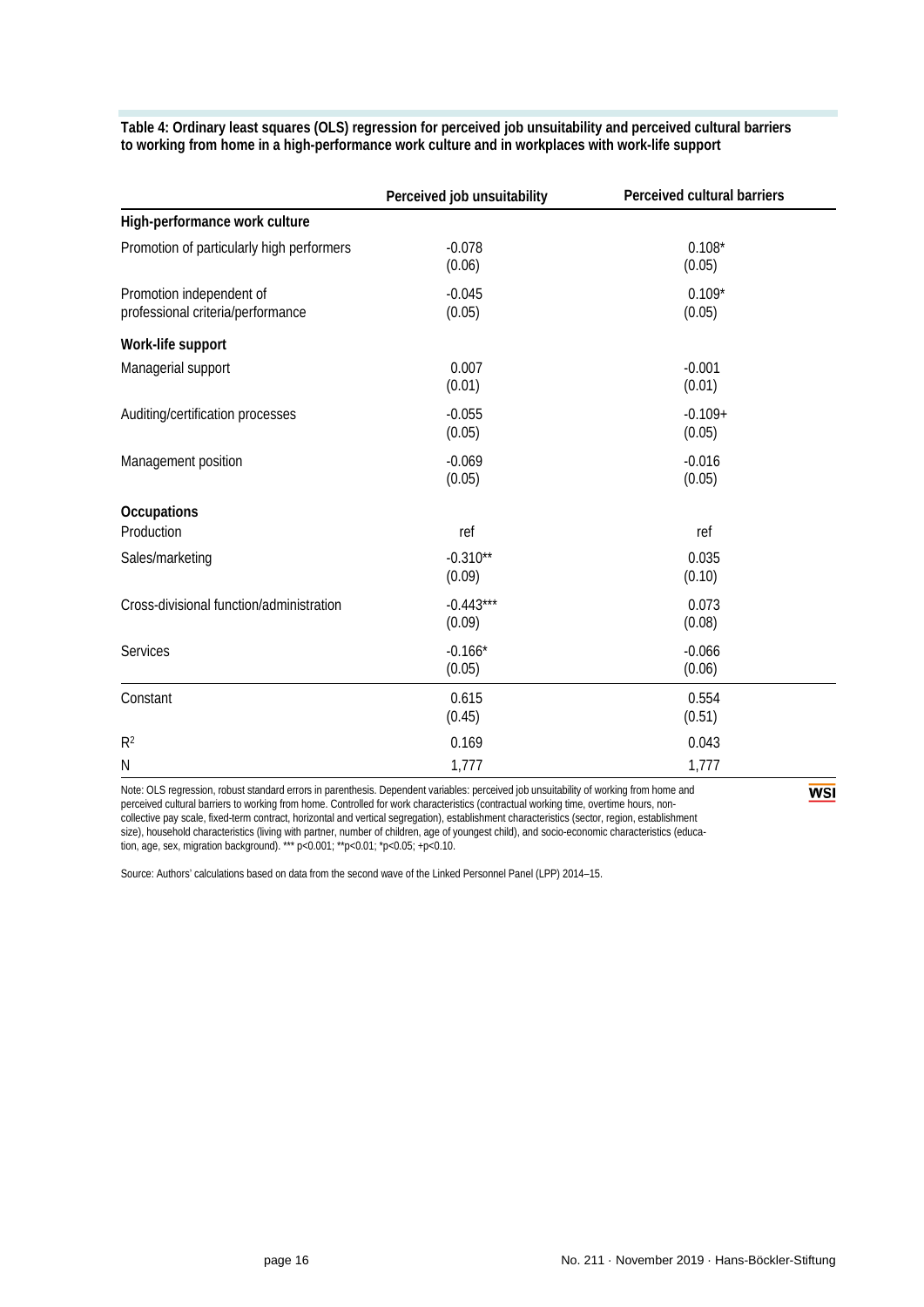Table 5 shows the results of the effect of female workers on perceived job unsuitability and perceived cultural barriers. The coefficient was negative for women and statistically significant at the 99% level before controlling for vertical segregation (Model 1), and at the 95% level when vertical segregation was taken into account (Model 2). Thus, men perceived job unsuitability of working from home more than women did. Vertical segregation mediated the negative effect of gender on perceived job unsuitability only to a small extent; the effect size was -0.142 when vertical segregation was taken into account in Model 2 as opposed to 0.204 without vertical segregation in Model 1. The analysis revealed that the effect was driven mainly by horizontal segregation. When occupations were introduced in Model 3, the effect was not statistically significant, and the effect size was relatively small (−0.090). Due to horizontal gender segregation, men perceived job unsuitability of working from home more than women. Hypothesis 5a is therefore confirmed: Men are more likely than women to experience job unsuitability of working from home, and this is due in part to horizontal gender segregation.

Gender differences were also expected for perceived cultural barriers to working from home. The results show that female workers perceived cultural barriers to working from home more than men did (Table 6). The effect for female workers was positive and statistically significant at the 99% level across all models. When the indicators for vertical segregation were introduced in Model 2, the effect for women was still statistically significant at the 99% level, and the effect size was comparable to that in Model 1. Hypothesis 5b is not confirmed: Women are not more likely than men to experience cultural barriers due to vertical gender segregation. When we controlled for horizontal segregation in Model 3, the effect size (0.179) was slightly smaller than that in Model 1 (0.191). The effect of female gender on perceived cultural barriers was mediated only weakly by horizontal segregation. Thus, women perceived cultural barriers to working from home to a greater degree than men, and this effect was independent of horizontal and vertical segregation. Hypothesis 6 is confirmed: Women are more likely to experience cultural barriers to working from home irrespective of occupational gender segregation.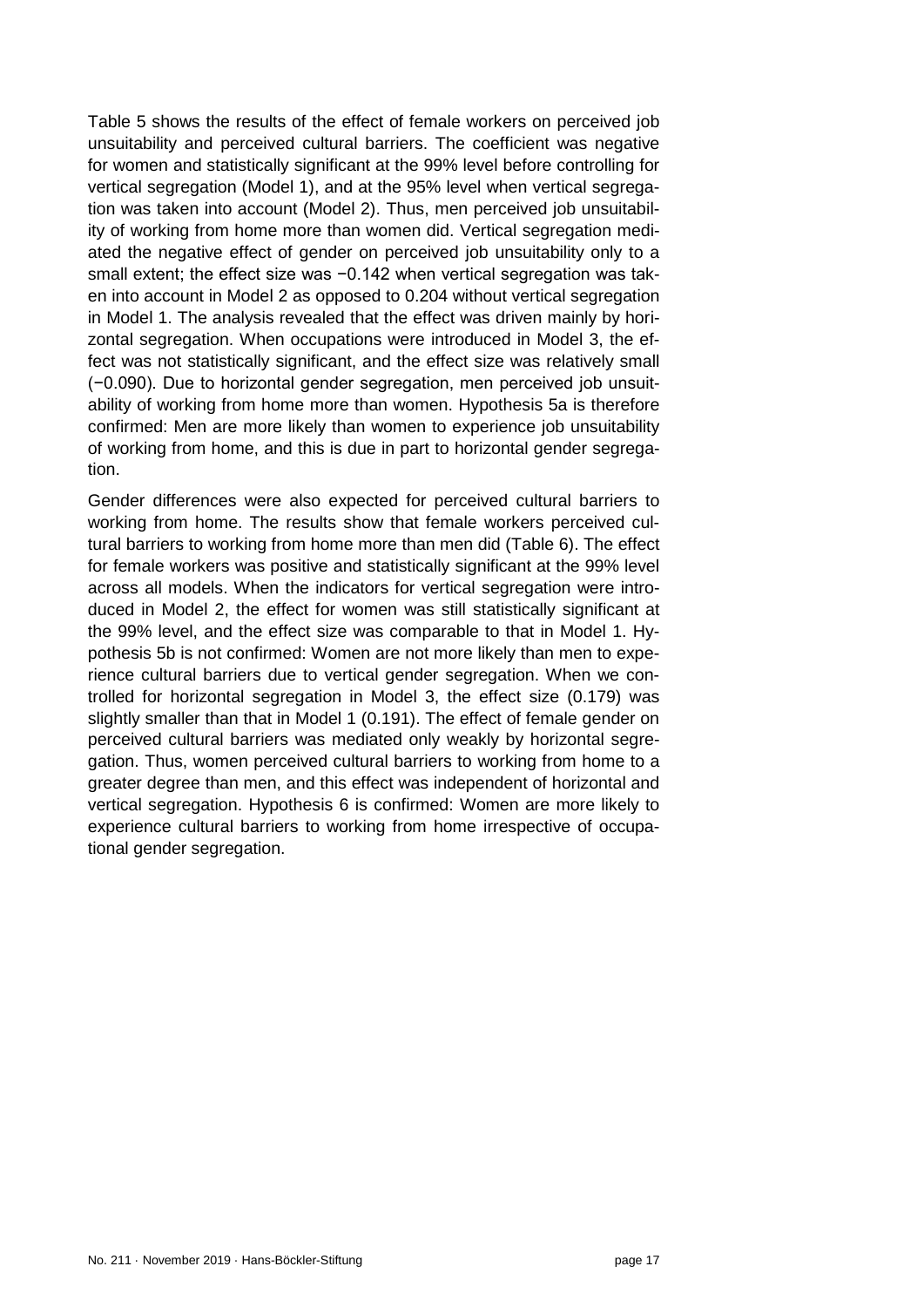| Table 5: OLS regression for perceived job unsuitability of working from home |  |  |
|------------------------------------------------------------------------------|--|--|
|                                                                              |  |  |

|                                               | Model 1              | Model 2               | Model 3              | Model 4               |
|-----------------------------------------------|----------------------|-----------------------|----------------------|-----------------------|
| Female workers                                | $-0.204**$<br>(0.06) | $-0.142*$<br>(0.06)   | $-0.090$<br>(.06)    | $-0.078$<br>(0.06)    |
| White-collar worker                           |                      | $-0.458***$<br>(0.04) |                      | $-0.356***$<br>(0.05) |
| Management position                           |                      | $-0.051$<br>(0.05)    |                      | $-0.061$<br>(0.05)    |
| Pre-tax wages (In)                            |                      | $-0.004***$<br>(0.00) |                      | $-0.005***$<br>(0.00) |
| <b>Functional areas</b>                       |                      |                       |                      |                       |
| Production                                    |                      |                       | ref                  | ref                   |
| Sales/marketing                               |                      |                       | $-0.447***$<br>(.09) | $-0.302**$<br>(0.09)  |
| Cross-divisional func-<br>tion/administration |                      |                       | $-0.611***$<br>(.08) | $-0.440***$<br>(0.09) |
| Services                                      |                      |                       | $-0.191***$<br>(.05) | $-0.114*$<br>(0.05)   |
| Constant                                      | 0.546<br>(0.46)      | 0.676<br>(0.45)       | 0.573<br>(0.45)      | 0.645<br>(0.44)       |
| R <sup>2</sup>                                | 0.107                | 0.152                 | 0.140                | 0.167                 |
| ${\sf N}$                                     | 1,777                | 1,777                 | 1,777                | 1,777                 |

Note: OLS regression, robust standard errors in parenthesis. Dependent variable: perceived job unsuitability of working from home. Controlled for work characteristics (contractual working time, overtime hours, non-collective pay scale, fixed-term contract), establishment characteristics (sector, region, establishment size), household characteristics (living with partner, number of children, age of youngest child), and socio-economic characteristics (education, age, migration background). \*\*\* p<0.001; \*\*p<0.01; \*p<0.05; +p<0.10.

Source: Authors' calculations based on data from the second wave of the Linked Personnel Panel (LPP) 2014–15.

**WSI**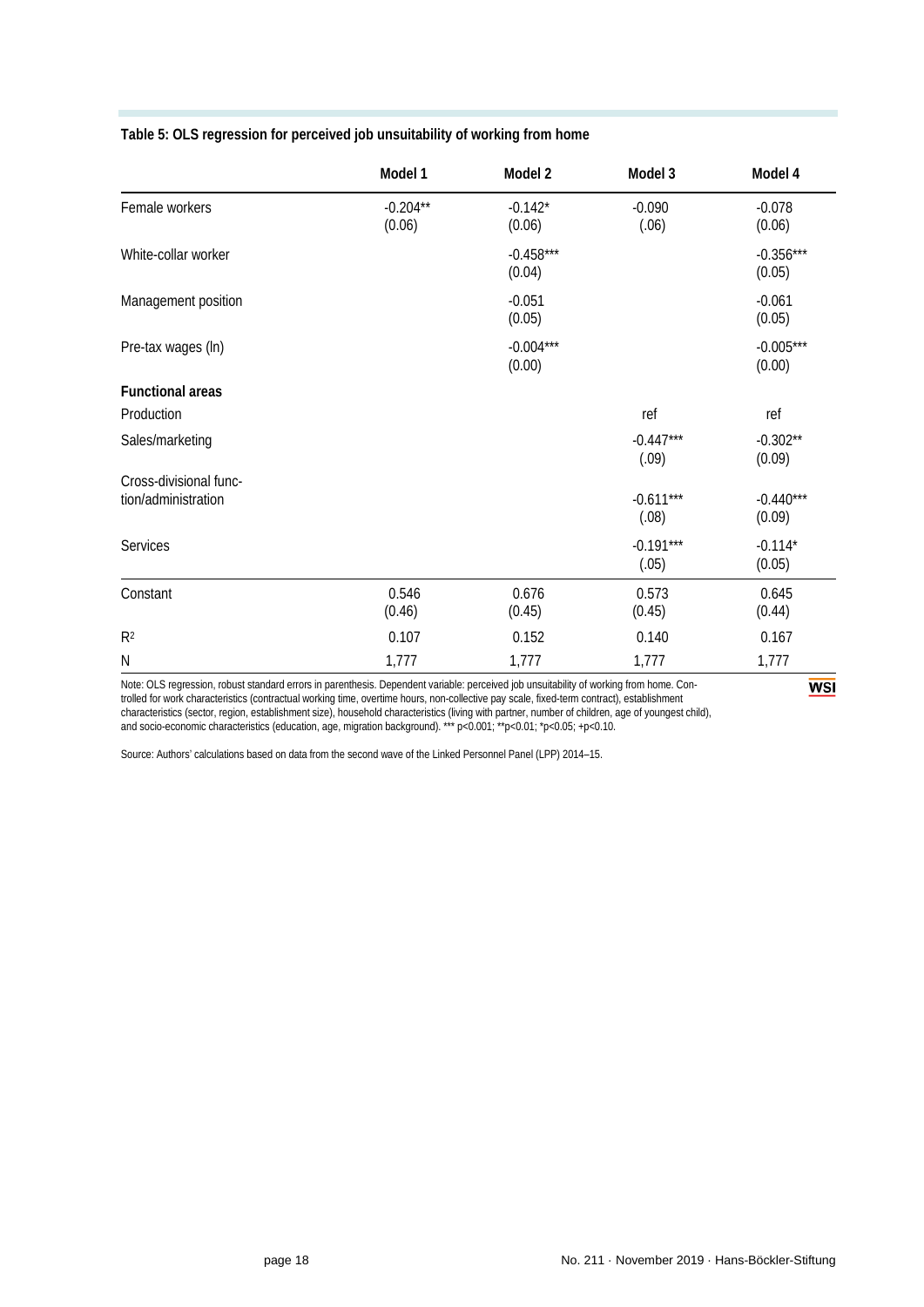|                         | Model 1              | Model 2             | Model 3             | Model 4             |
|-------------------------|----------------------|---------------------|---------------------|---------------------|
| Female workers          | $0.191**$<br>(0.065) | $0.195**$<br>(0.06) | $0.176**$<br>(0.06) | $0.179**$<br>(0.06) |
| White-collar worker     |                      | $-0.024$<br>(0.05)  |                     | $-0.042$<br>(0.05)  |
| Management position     |                      | $-0.007$<br>(0.05)  |                     | $-0.006$<br>(0.05)  |
| Pre-tax wages           |                      | $0.001*$<br>(0.057) |                     | $0.001*$<br>(0.00)  |
| <b>Functional areas</b> |                      |                     |                     |                     |
| Production              |                      |                     | ref                 | ref                 |
| Sales/marketing         |                      |                     | 0.042<br>(0.10)     | 0.060<br>(0.10)     |
| Cross-divisional        |                      |                     | 0.074               | 0.095               |
| function/administration |                      |                     | (0.08)              | (0.08)              |
| <b>Services</b>         |                      |                     | $-0.063$<br>(0.06)  | $-0.053$<br>(0.06)  |
| Constant                | 0.563                | 0.582               | 0.562               | 0.588               |

 $(0.514)$   $(0.51)$   $(0.51)$   $(0.51)$ 

**Table 6: OLS regression for perceived cultural barriers to working from home for women and men** 

Note: OLS regression, robust standard errors in parenthesis. Dependent variable: perceived cultural barriers to working from home. Controlled for work characteristics (contractual working time, overtime hours, non-collective pay scale, fixed-term contract), establishment characteristics (sector, region, establishment size), household characteristics (living with partner, number of children, age of youngest child), and socio-economic characteristics (education, age, migration background). \*\*\* p<0.001; \*\*p<0.01; \*p<0.05; +p<0.10.

*R*<sup>2</sup> 0.035 0.035 0.036 0.037 0.037 0.037 0.037 0.037 0.037 0.037 0.037 0.037 0.037 0.037 0.037 0.037 *N* 1,777 1,777 1,777 1,777 1,777

<span id="page-18-0"></span>Source: Authors' calculations based on data from the second wave of the Linked Personnel Panel (LPP) 2014–15.

## **5 Conclusion and Discussion**

High expectations have been formulated with regard to an increase in flexible working due to digital technologies. However, not all employees have access to flexible work arrangements or make use of these arrangements when they are available. The aim of the present study was to shed light on the group of non-users of flexible work arrangements specifically, working from home. We asked to what degree cultural barriers contribute to not working from home and technical barriers. Following existing research highlighting the norm of an ideal worker in many workplaces, we investigated the role of cultural as opposed to technological barriers to working from home. As adherence to the ideal worker norm has been found to vary across workplaces and occupations and to be gendered, we further investigated variation in cultural and technical barriers across workplaces and occupations and between men and women.

We conclude that, besides job unsuitability of working from home (also because the technical prerequisites are lacking) and limited access to working from home, employees perceive cultural barriers to working from home that **WSI**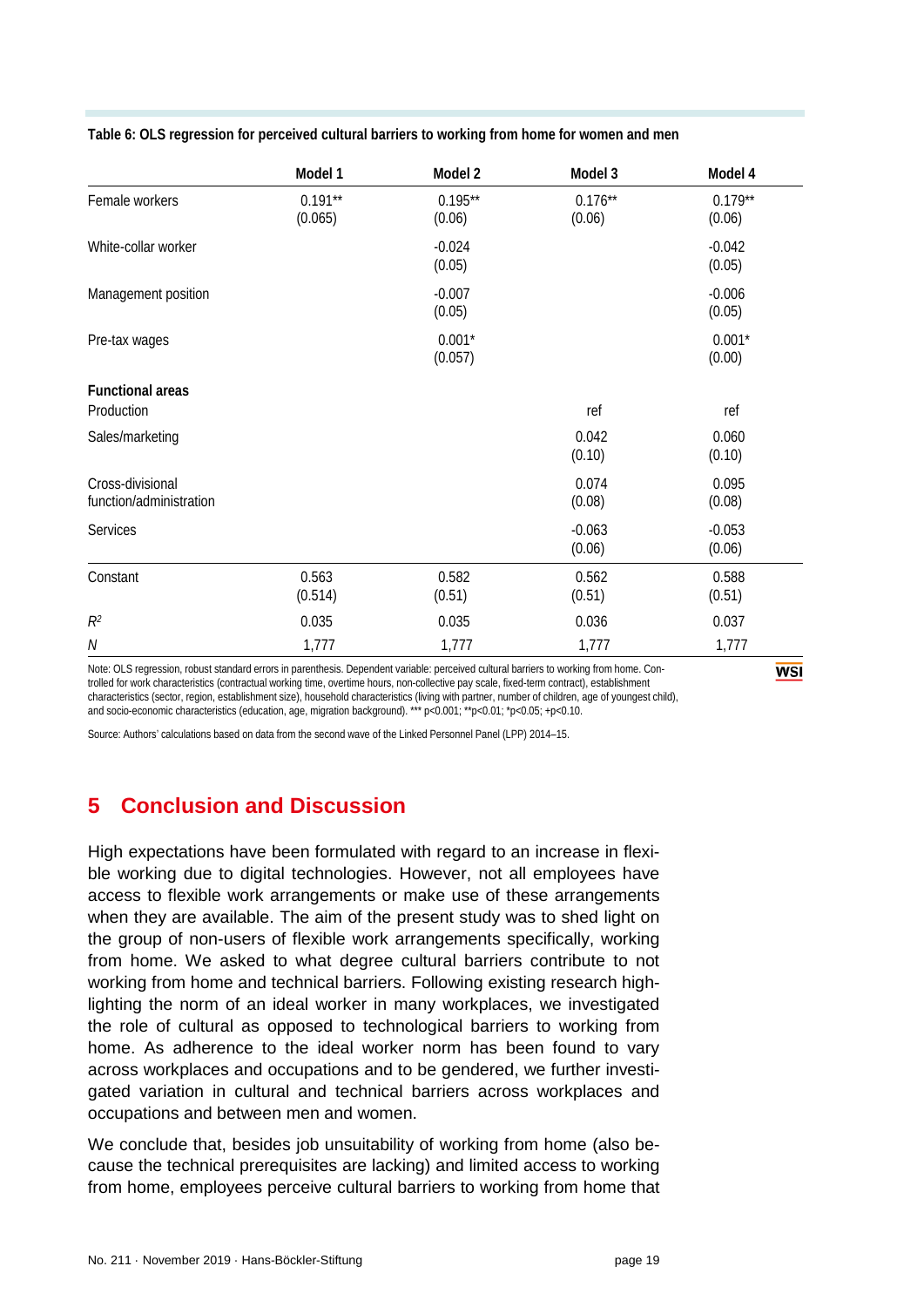is, they fear career penalties, and/or their supervisors attach great importance to the physical presence of staff in the workplace. We found that the perceived cultural barriers prevailed especially in high-performance work cultures. However, work-life support at the workplace specifically, participation of the enterprise in voluntary auditing and certification processes weakened perceived cultural barriers. Furthermore, women perceived cultural barriers to working from home more than men. This finding confirms previous studies (Mann et al, 2000; Mokhtarian et al. 1998; Pratt 1984). However, the present study further showed that this gender difference is independent of employees' status position. Moreover, women stated more often than men that working from home was not allowed, although it would be have been technically feasible. Finally, men reported more often than women that their jobs were unsuitable for working from home. Our analyses indicate that this was due mainly to the horizontal segregation of the labor market and to the fact that men work more often in production jobs than women.

All in all, the results show that men and women at the same workplaces come to the same conclusion regarding the technical feasibility of working from home, but that all else being equal women more than men fear being sidelined if they make use of it. Men are held back from working from home by job characteristics (e.g., they cannot assemble cars at home); cultural barriers make women wary of working from home, even when working from home is technically feasible.

The present study has several theoretical implications. The fact that cultural barriers were found to be a major reason for not working from home indicates that individuals who work from home are a selective group of individuals who do not fear career penalties or the lack of visibility to management and who might have good reasons for doing so, for example, because their workplaces have a work-life supportive work culture. Thus, recent studies based on individual who worked from home might have underestimated the negative career consequences of working from home and especially the negative career consequences for women, who more often than men forgo the possibility of working from home. Future research must therefore take into account selection into working from home on the level of the individual and the workplace. Longitudinal data and methods that account for selection bias are needed.

The present study further indicates that the reasons for not working from home are linked to gender inequality. Stigmatization of employees who make use of flexible work arrangements is more prevalent for women than men (Leslie et al. 2012; Lott/Chung 2016; Munsch 2016), and, as a consequence, women work from home less often, because they fear career penalties and/or experience that their supervisors expect physical presence in the workplace. The descriptive analysis further showed that women stated far more often than men that working from home was technically feasible but not allowed. Thus, women experience inequality in two ways: for them, working from home is either not allowed or, if it is allowed, they often forgo this option because they fear stigmatization and impairment of their promotion prospects. These results indicate not only that flexibility is gendered in the way that women and men make use of flexible work arrangements for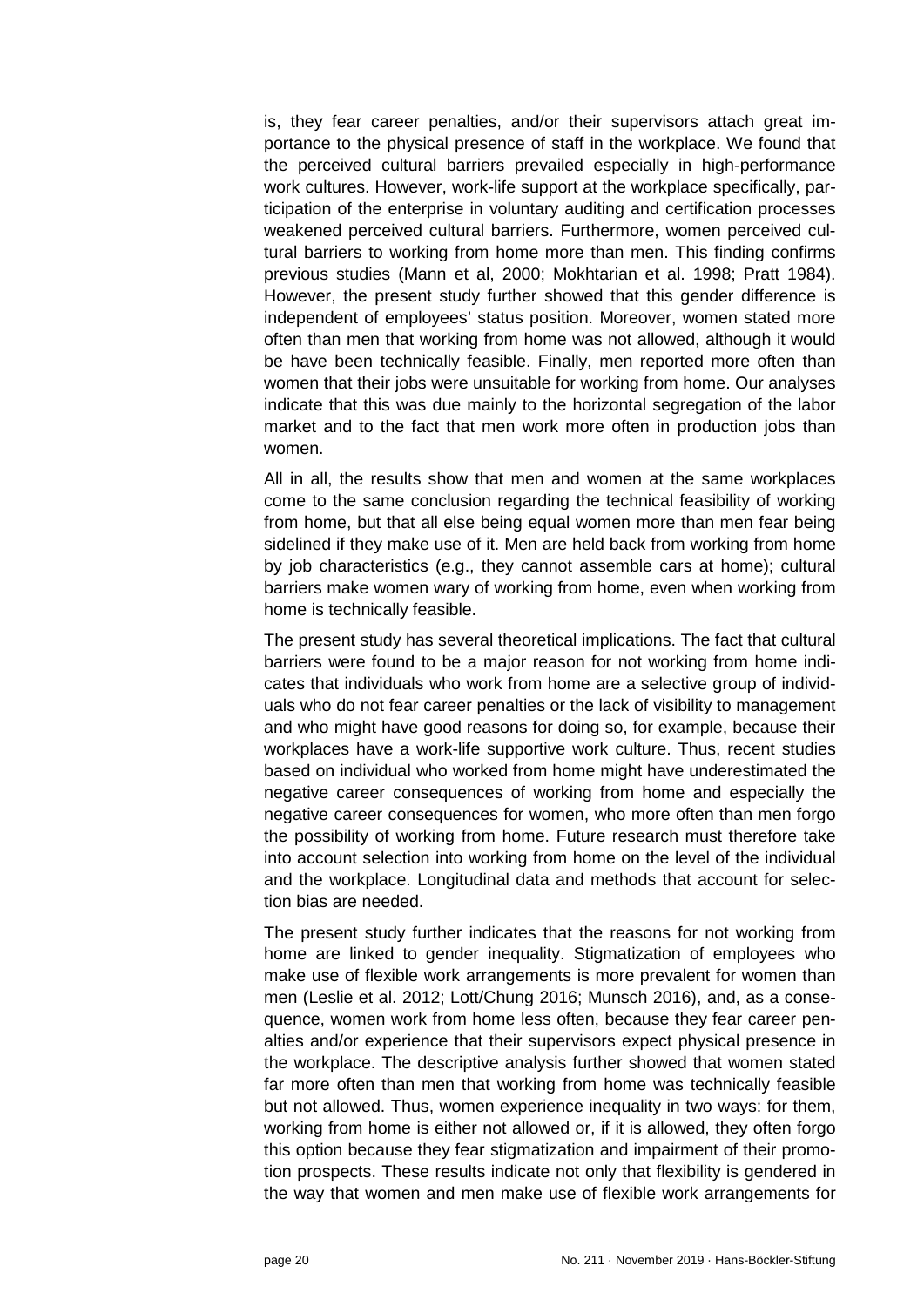different purposes (Kim 2018; Kurowska 2018; Lott 2019), but also that the non-use of flexibility is gendered at least in the case of working from home.

The present study also has political implications. In Germany, the right to work from home is currently being discussed. Some political parties and the German Trade Union Federation have expressed the view that employees should be granted a statutory right to work from home (or elsewhere) in order to support them in achieving a better work-life balance. The results of the present study support the implementation of such a right. A right to work from home (or elsewhere) would be beneficial for those employees for whom working from home is currently not allowed. According to our analyses, this group though not a majority still constitutes a considerable percentage of the working population. Moreover, such a right could support those employees who forgo the option to work from home because of cultural barriers. A right to work outside the workplace would help to legitimize flexible working and strengthen employees' bargaining position vis-à-vis their supervisors or employers. It would also support gender equality because it is mainly women who are not allowed to work from home or who forgo the option to work from home because of cultural barriers. As women are still responsible for the lion's share of housework and childcare, the right to work from home is important also with regard to the unequal allocation of unpaid work between women and men. Women are particularly in need of support for work-life balance, and working from home (or elsewhere) can help them to combine work and family. Finally, legitimizing working from home as a work-life balance policy by making it a statutory right could also encourage men to work from home for work-life balance purposes instead of using it to work longer and more intense hours, which again contributes to gender inequality (Lott 2019; Lott/Chung 2016). In order to avoid a situation where a statutory right to work from home creates "new" inequalities for employees whose work cannot be performed outside the workplace, employers could offer these employees compensation, for example, in the form of more flexible schedules.

The limitations of the present study should be briefly mentioned. Because small establishments (with less than 50 employees) are not represented by the LPP data, and flexible working is accessible to employees in small establishments less often than in larger establishments, not working from home due to restricted access or other barriers might be even more prevalent in the whole population in Germany. Future research should use data that are also representative of small establishments. Moreover, longitudinal data are needed in order to account for time-constant unobserved heterogeneity and to control for employees' selection into the group of individuals who do not work from home. In addition, cross-country comparisons would allow researchers to analyze whether the institutional context is crucial for the reasons for not working from home. Germany has relatively strong labor protection and collective bargaining, which strengthens employees' bargaining position. Moreover, regulation of working from home exists in many larger establishments in Germany. Thus, not working from home due to restricted access or cultural barriers might be even more pronounced in countries with liberal labor markets, where employees' bargaining position is weak.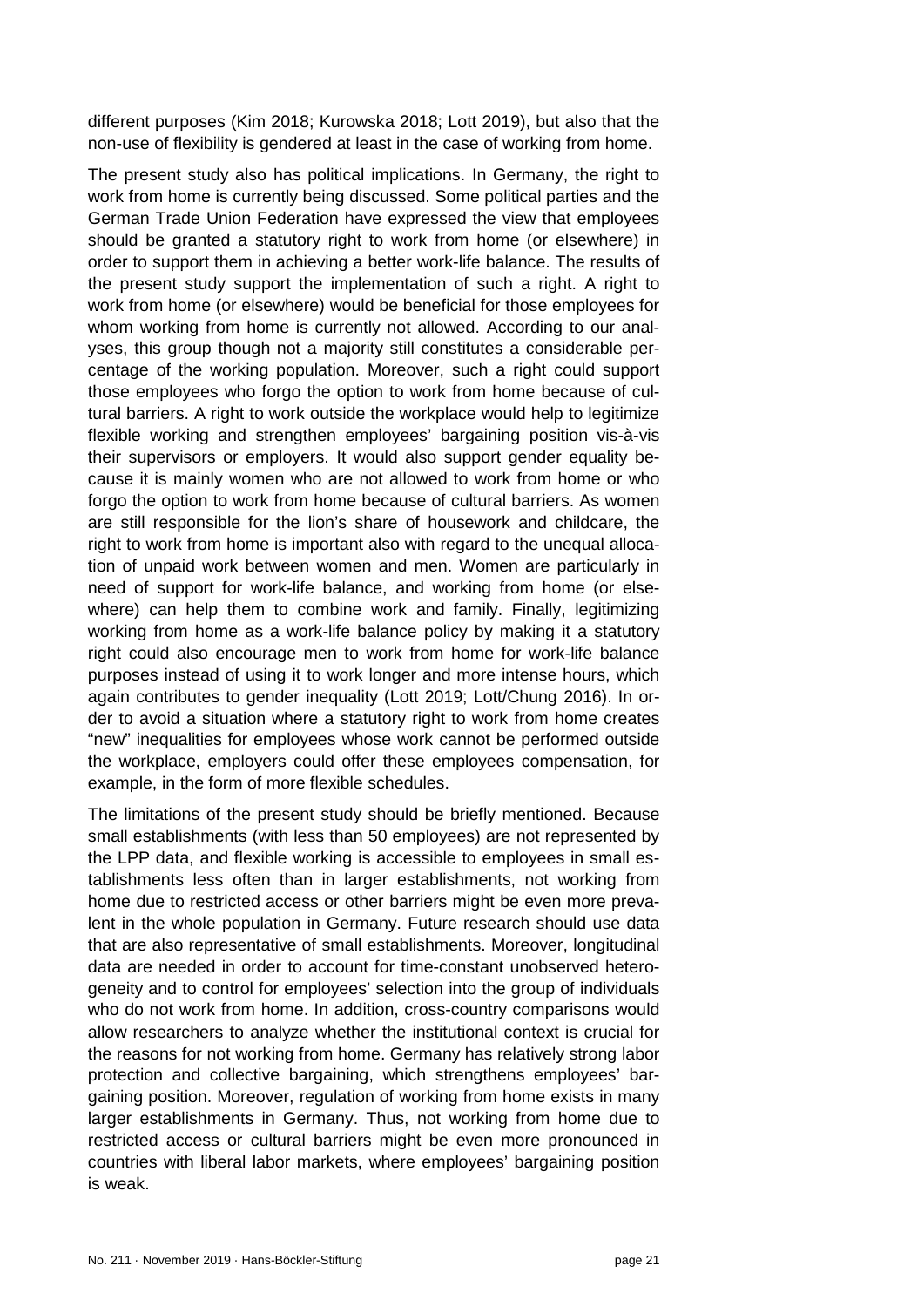Despite these limitations, the present study shows that, besides technical barriers, employees perceive cultural barriers to working from home. This is due to the ideal worker culture, and is especially pronounced in a highperformance work culture. The present study also shows that the reasons for not working from home is gendered, and that it is mainly women for whom working from home is not allowed or who perceive cultural barriers to working from home. Strengthening employees' opportunities to work from home (or elsewhere) therefore contributes to social equality in general and to gender equality in particular.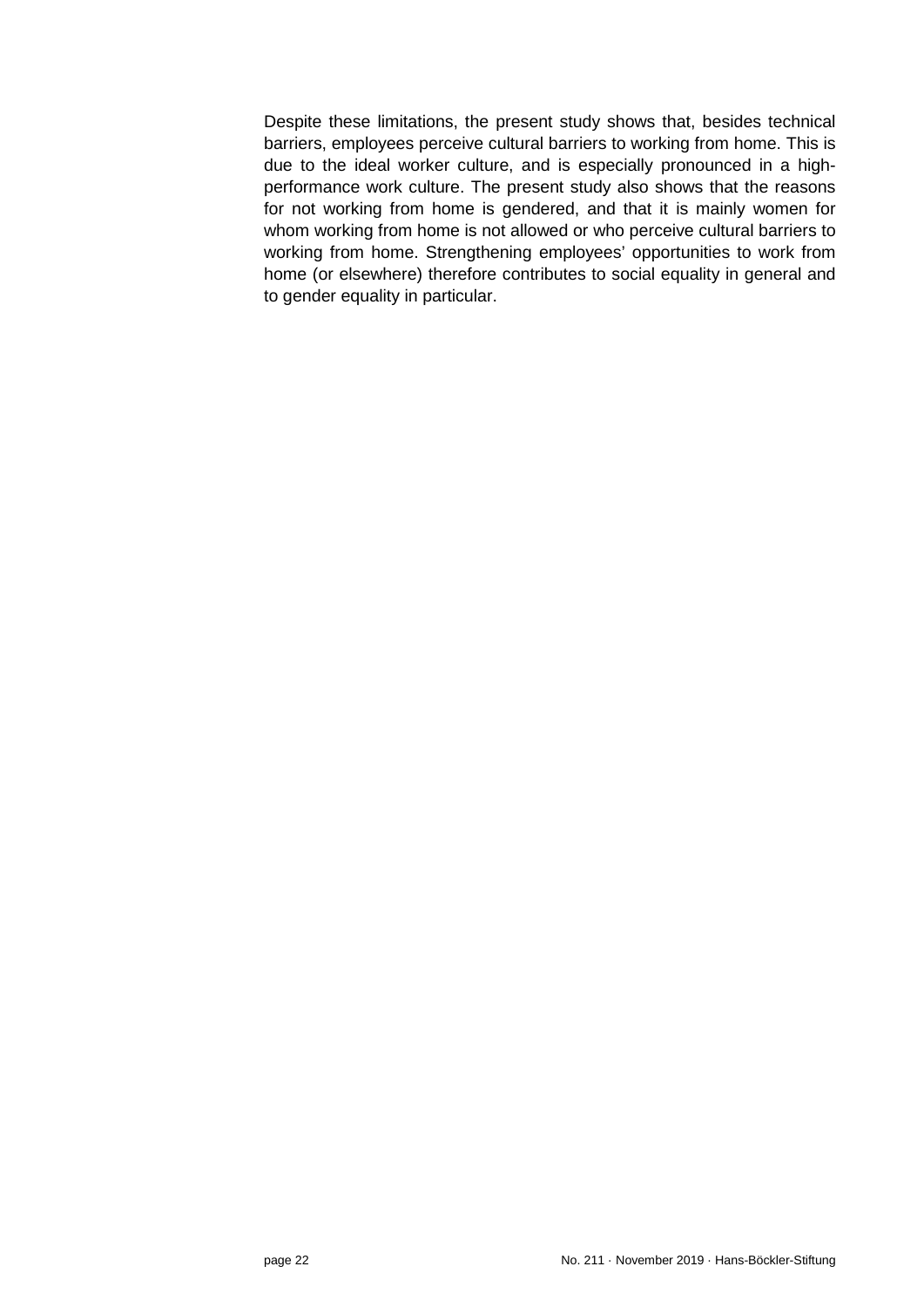## <span id="page-22-0"></span>**References**

**Abendroth, A.-K./Reimann, M. (2018):** Telework and Work-Family Conflict across Workplaces. Investigating the Implications of Work-Family-Supportive and High-Demand Workplace Cultures, in: Blair, S.L./Obradovic, J.: The Work-Family Interface: Spillover, Complications, and Challenges, Bingley, pp. 323–48

**Abendroth, A.-K./Diewald, M. (2019):** Auswirkungen von Teleheimarbeit auf geschlechtsspezifische Einkommensungleichheiten in Arbeitsorganisationen. Die Bedeutung unterschiedlicher Umsetzungsformen, in: Kölner Zeitschrift für Soziologie 71, pp. 81–109

**Acker, J. (1990):** Hierarchies, Jobs, Bodies: A Theory of Gendered Organizations, in: Gender & Society 4(2), pp. 139–158

**Almer, E.-D./Cohen, J.R./Single, L.S. (2004):** Is it the Kids or the Schedule?: The Incremental Effect of Families and Flexible Scheduling on Perceived Career Success, in: Journal of Business Ethics 54(1), pp. 51–65

**Appelbaum, E. (2000):** Manufacturing Advantage: Why High-Performance Work Systems Pay Off, Ithaca

**Blair-Loy, M./Wharton, A.S. (2002):** Employees' Use of Work-Family Policies and the Workplace Social Context, in: Social Forces 80(3), pp. 813–45

**Brenke, K. (2016):** Home Office: Möglichkeiten werden bei weitem nicht ausgeschöpft, Berlin.

**Busch, A./Holst, E. (2011):** Gender-Specific Occupational Segregation, Glass Ceiling Effects, and Earnings in Managerial Positions: Results of a Fixed-Effects Model, Berlin

**Cha, Y./Weeden, K.A. (2014):** Overwork and the Slow Convergence in the Gender Wage Gap, in: American Sociological Review 79(3), pp. 457–84

**Chung, H. (2018):** Gender, Flexibility Stigma and the Perceived Negative Consequences of Flexible Working in the UK, in: Social Indicators Research. doi:10.1007/s11205-018-2036-7.

**Chung, H. (2019):** 'Women's Work Penalty' in Access to Flexible Working Arrangements across Europe, in: European Journal of Industrial Relations 25(1), pp. 23–40

**Chung, H./van der Horst, M. (2018):** Flexible Working and Unpaid Overtime in the UK: The Role of Gender, Parental and Occupational Status, in: Social Indicators Research. doi:10.1007/s11205-018-2028-7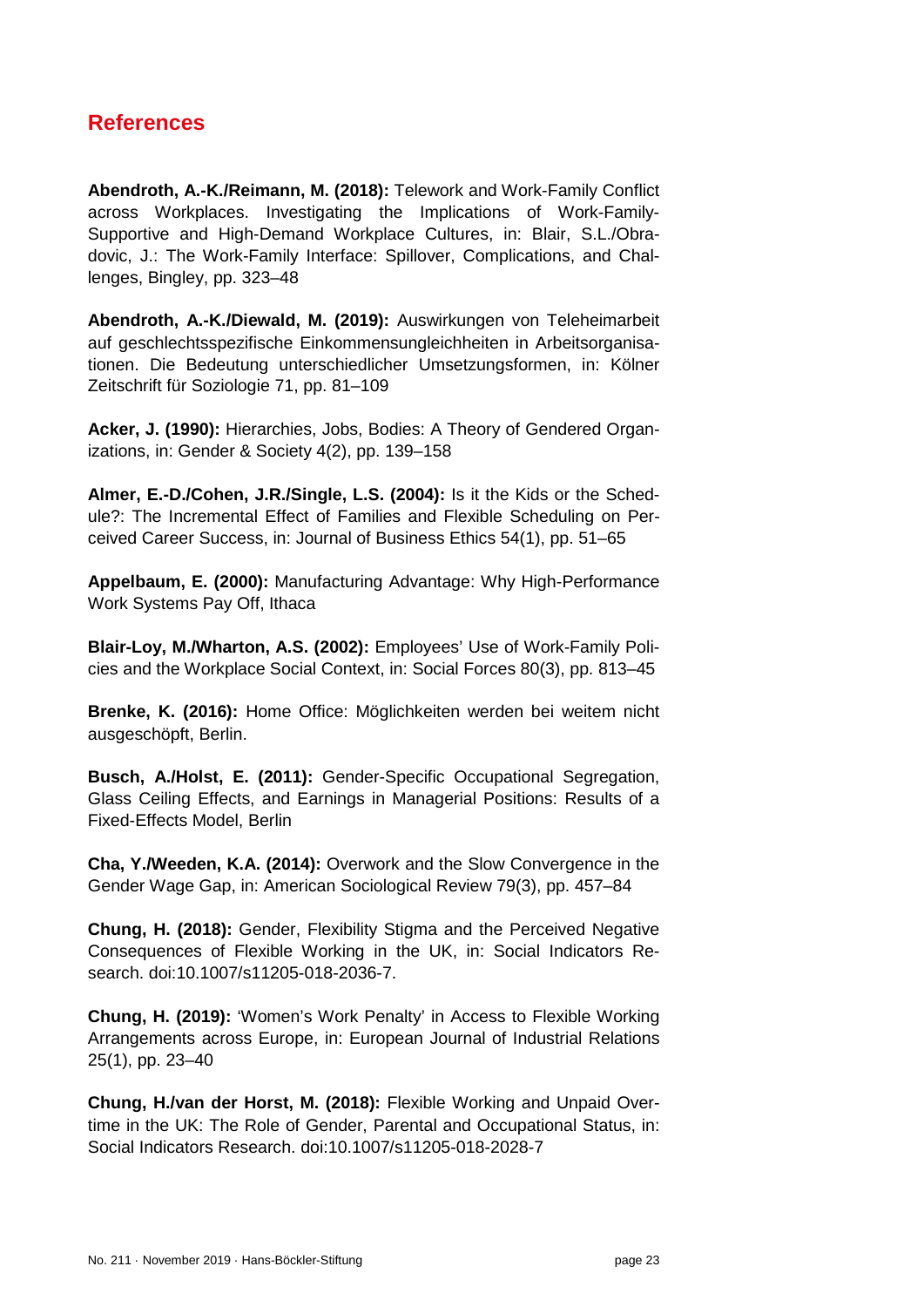**Correll, S.J./Benard, S./Paik, I. (2007) Getting a Job:** Is There a Motherhood Penalty?, in: American Journal of Sociology 112(5), pp. 1297–1338

**Dechant, A./Blossfeld, H.-P. (2015):** Changes in the Division of Labor within Highly Educated German Couples When the First Child Is Born, in: Zeitschrift für Familienforschung 27(3), pp. 373-396

**Den Dulk, L. (2001):** Work-Family Arrangements in Organisations: A Cross-National Study in the Netherlands, Italy, the United Kingdom and Sweden, Amsterdam

**Den Dulk, L./Peper, B./Sadar, N./Lewis, S./Smithson, J./van Doorne-Huiskes, A. (2011):** Work, Family, and Managerial Attitudes and Practices in the European Workplace: Comparing Dutch, British and Slovenian Financial Sector Managers, in: Social Politics 18(2), pp. 300–29.

**Duxbury, L./Higgens, C./Irving, R. (1987):** Attitudes of Managers and Employees to Telecommuting, in: INFOR 25(3), pp. 273–285

**England, P. (1994):** Neoclassical Economists' Theories of Discrimination, in: Burstein, P.: Equal Employment Opportunity: Labor Market Discrimination and Public policy, New York, pp. 59–69.

**Felstead, A./Jewson, N./Phizacklea, A./Walters, S. (2002):** The Option to Work at Home: Another Privilege of the Favoured Few?, in: New Technology, Work and Employment 17(3), pp. 204–223

**Frodermann, C./Grunau, P./Wolter, S. (2017):** LPP – Linked Personnel Panel Arbeitsqualität und wirtschaftlicher Erfolg: Längsschnittstudie in deutschen Betrieben Campus File (LPP-CF 1215\_v1), Nürnberg.

**Fuller, S./Hirsh, C.E. (2019):** "Family-Friendly" Jobs and Motherhood Pay Penalties: The impact of Flexible Work Arrangements Across the Educational Spectrum, in: Work and Occupations 46(19), pp. 3-44

**Gambles, R./Lewis, S. /Rapoport, R. (2006):** The Myth of Work-Life Balance, Chichester

**Glass, J.L./Noonan, M.C. (2016):** Telecommuting and Earnings Trajectories Among American Women and Men 1989–2008, in: Social Forces 95(1), pp. 217–250

**Goffman, E. (1963):** Stigma: Notes on the Management of Spoiled Identity, Englewood Cliffs, N. J.

**Golden, L. (2008):** Limited Access: Disparities in Flexible Work Schedules and Work-at-Home, in: Journal of Family and Economic Issues 29, pp. 86– 109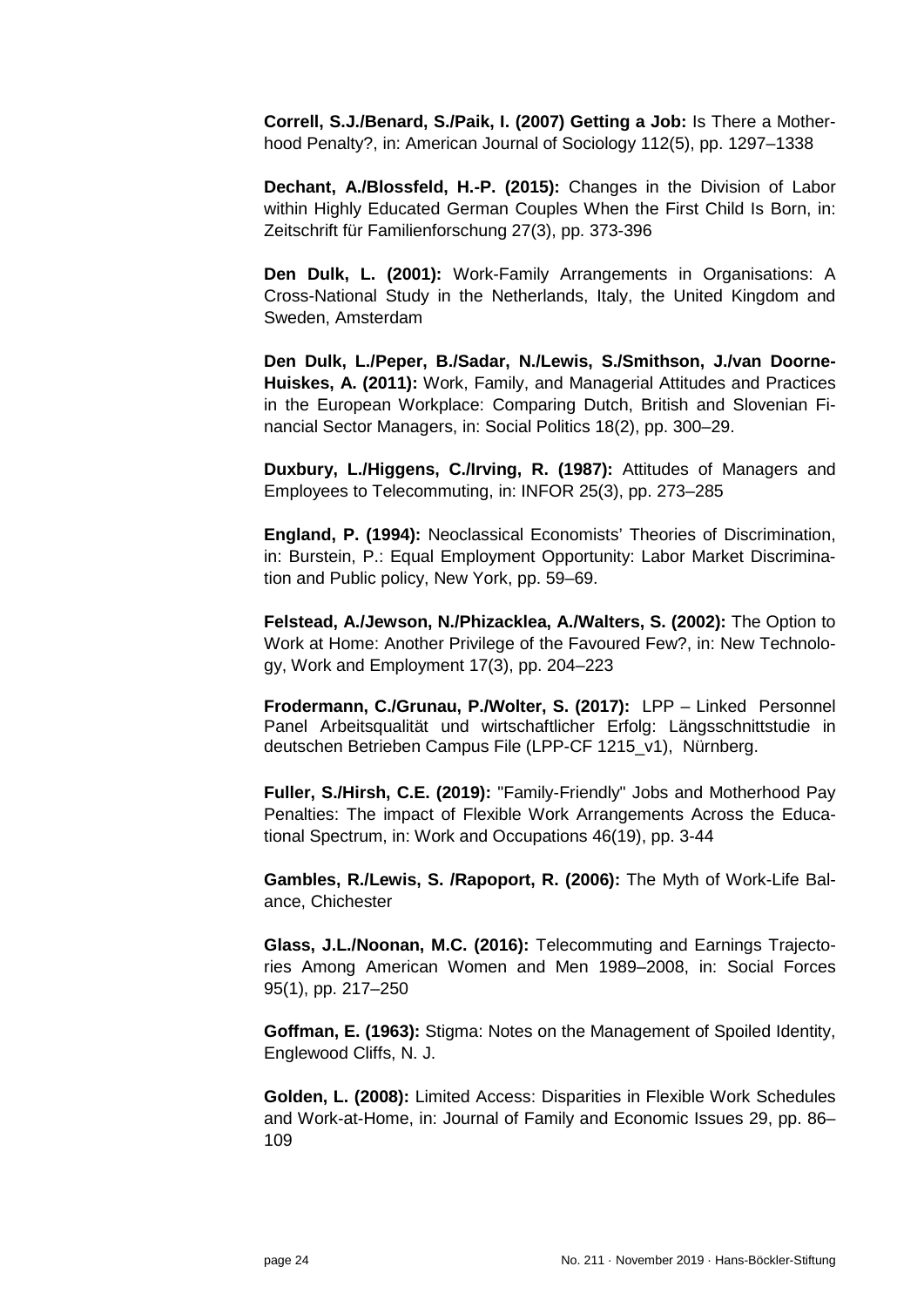**Green, F. (2004):** Why Has Work Effort Become More Intense?, in: Industrial Relations: A Journal of Economy and Society 43(4), pp. 709–741

**Grunau, P./Ruf, K./Steffes, S./Wolter, S. (2019):** Homeoffice bietet Vorteile, hat aber auch Tücken, Nürnberg, Available online: http://doku.iab.de/ kurzber/2019/kb1119.pdf (accessed on October 11, 2019)

**Hair, J.F./Anderson, R.E. /Tatham, R.L. /Black, W.C. (1998):** Multivariate Data Analysis, Upper Saddle River, N.J.

**Hair, J.F./Black, W.C./Babin, B.R. /Anderson, R.E./Tatham, R.L. (2006):** Multivariate Data Analysis, Upper Saddle River, N.J.

**Hodges, M J./Budig, M.J. (2010):** Who Gets the Daddy Bonus? Organizational Hegemonic Masculinity and the Impact of Fatherhood on Earning, in: Gender & Society 24(6), pp. 717–745

**Institute for Employment Research (IAB) (2018):** Berufe im Spiegel der Statistik, Nürnberg, Available online: http://bisds.iab.de/Default.aspx?beruf= BSG1&region=1&qualifikation=0 (accessed on July 31, 2019)

**Kaiser, H.F./Rice, J. (1974) Little Jiffy, Mark IV, in:** Educational and Psychological Measurement 34(1), pp. 111–17

**Kelliher, C./Anderson, D. (2010):** Doing More with Less? Flexible Working Practices and the Intensification of Work, in: Human Relations 63(1), pp. 83–106

**Kim, J. (2018):** Workplace Flexibility and Parent-Child Interactions among Working Parents in the U.S., in: Social Indicators Research. doi:10.1007/s11205-018-2032-y

**Konrad, A.M./Yang, Y. (2012):** Is Using Work-Life Interface Benefits a Career-Limiting Move?, in: Journal of Organizational Behavior 31(8), pp. 367– 394

**Kossek, E.E./Lewis, S./Hammer, L.B. (2010):** Work-Life Initiatives and Organizational Change: Overcoming Mixed Messages to Move from the Margin to the Mainstream, in: Human Relations 63(1), pp. 3–19

**Kurowska, A. (2018):** Gendered Effects of Home-Based Work on Parents' Capability to Balance Work with Non-Work: Two Countries with Different Models of Division of Labour Compared, in: Social Indicators Research. doi:10.1007/s11205-018-2034-9

**Leslie, L.M./Park, T.-Y./Mehng, S.-A. (2012) Flexible Work Practices:** A Source of Career Premiums or Penalties?, in: Academy of Management Journal 55(6), pp. 1407–28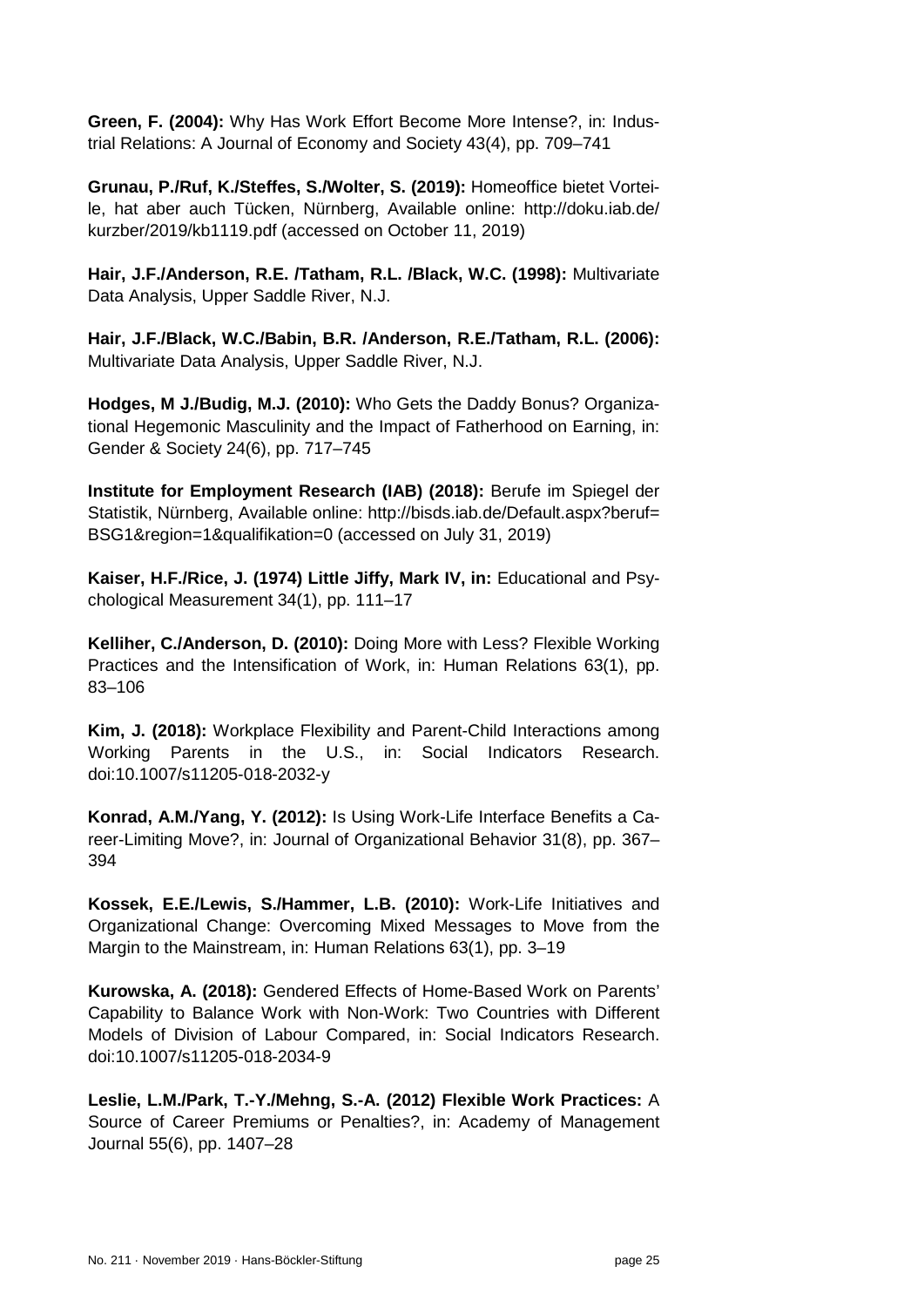**Leuze, K./Strauss, S. (2016):** Why Do Occupations Dominated by Women Pay Less? How 'Female-Typical' Work Tasks and Working-Time Arrangements Affect the Gender Wage Gap among Higher Education Graduates, in: Work, Employment and Society. doi:10.1177/0950017015624402

**Lott, Y. (2015):** Working-Time Flexibility and Autonomy: A European Perspective on Time Adequacy, in: European Journal of Industrial Relations 21(3), pp. 259–274

**Lott, Y. (2018):** Does Flexibility Help Employees Switch Off from Work? Flexible Working-Time Arrangements and Cognitive Work-to-Home Spillover for Women and Men in Germany, in: Social Indicators Research. doi:10.1007/s11205-018-2031-z

**Lott, Y. (2019):** Weniger Arbeit, mehr Freizeit?, Düsseldorf

**Lott, Y./Chung, H. (2016):** Gender Discrepancies in the Outcomes of Schedule Control on Overtime Hours and Income in Germany, in: European Sociological Review 32(6), pp. 752–765

**Lott, Y./Klenner, C. (2018):** Are the Ideal Worker and Ideal Parent Norms about to Change? The Acceptance of Part-Time and Parental Leave at German Workplaces, in: Community, Work & Family 21, pp. 564–580

**Mann, S./Holdsworth, L. (2003):** The Psychological Impact of Teleworking: Stress, Emotions and Health, in: New Technology, Work and Employment 18(3), pp.196–211

**Mann, S./Varey, R./Button, W. (2000):** An Exploration of the Emotional impact of Teleworking, in: Journal of Managerial Psychology 15(7), pp. 668–690

**Martinez, P./Gomez, C.B. (2013):** Trading Telecommuting Flexibility for Fewer Training Opportunities?, in: The Journal of the Iberoamerican Academy of Management 11(3), pp. 235–259

**Maruyama, T-/Tietze, S. (2012):** From Anxiety to Assurance: Concerns and Outcomes of Telework, in: Personnel Review 41(4), pp. 450–469

**Mokhtarian, P.L./Bagley, M.N. (1998):** The Impact of Gender, Occupation, and Presence of Children on Telecommuting Motivations and Constraints, in: Journal of the American Society For Information Science 49(12), pp. 1115–134

**Munsch, C.L. (2016) Flexible Work, Flexible Penalties:** The Effect of Gender, Childcare, and Type of Request on the Flexibility Bias, in: Social Forces 94(4), pp. 1567–1591

**Oakley, A. (2000):** Experiments in Knowing: Gender and Method in the Social Science, Cambridge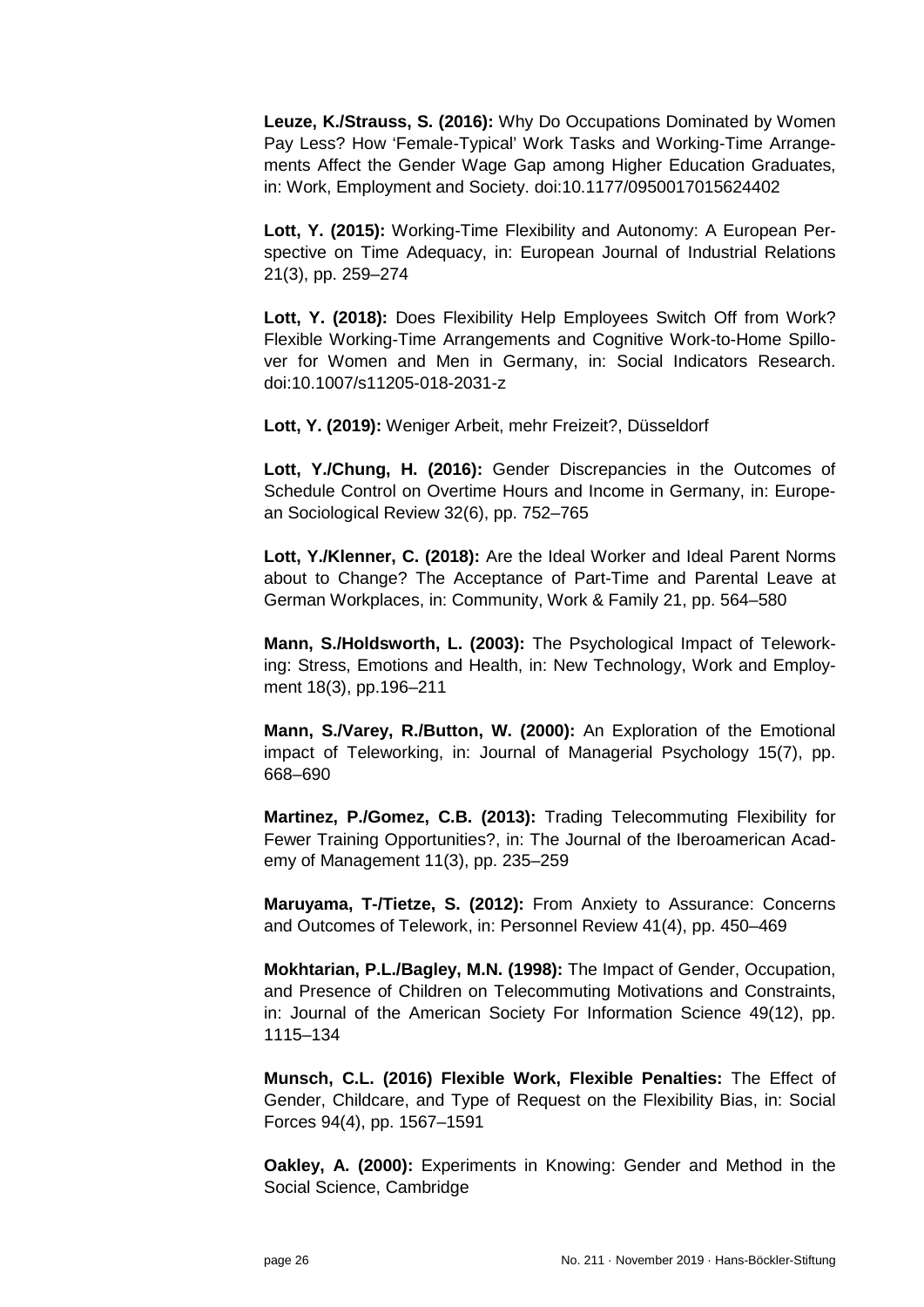**Olson, M.H./Primps, S.B. (1984):** Working at Home with Computers: Work and Nonwork Issues, in: Journal of Social Issues 40(3), pp. 97–112

**Ortega, J. (2009):** Why Do Employers Give Discretion? Family versus Performance Concerns, in: Industrial Relations: A Journal of Economy and Society 48, pp 1–26

**Phelps, E.S. (1972):** The Statistical Theory of Racism and Sexism, in: The American Economic Review 62(4), pp. 659–61

**Pratt, J.H. (1984):** Home Teleworking: A Study of its Pioneers, in: Technological Forecasting and Social Change 25, pp. 1–14

**Putman, L.L./Myers, K./Gailliard, B. (2014):** Examining the Tensions in Workplace Flexibility and Exploring Options for New Directions, in: Human Relations 67(4), pp. 413–40

**Reskin, B.F. (2000):** The Proximate Causes of Employment Discrimination, in: Contemporary Sociology 29(2), pp. 319–28

**Tomaskovic-Devey, D./Avent-Holt, D. (2019):** Relational Inequalities. An Organizational Approach, New York

**Ridgeway, C.L./Correll, S.J. (2004):** Unpacking the Gender System: A Theoretical Perspective on Gender Beliefs and Social Relations, in: Gender & Society 18(4), pp. 510–31

**Riley, F./McCloskey, D.W. (1996):** GTE's Experiences with Telecommuting: Helping People Balance Work and Family, in: Igbaria, M.: Proceedings of the 1996 ACM SIGCPR/SIGMIS Conference, New York, pp. 85–93

**Risman, B. J. (2004):** Gender As a Social Structure: Theory Wrestling with Activism, in: Gender & Society 18(4), pp. 429–50

**Spence, M. (1973):** Job Market Signaling, in: Quarterly Journal of Economics 87(3), pp. 355–74

**Tolbert, P.S./Simons, T. (1994):** The Impact of Working at Home on Career Outcomes of Professional Employees, Ithaca, N.Y.

**Tomaskovic-Devey, D./Avent-Holt, D. (2019):** Relational Inequalities: An Organizational Approach, New York

**Trappe, H./Pollmann-Schult, M./Schmitt, C. (2015):** The Rise and Decline of the Male Breadwinner Model: Future Expectations, in: European Sociological Review 31(2), pp. 230–42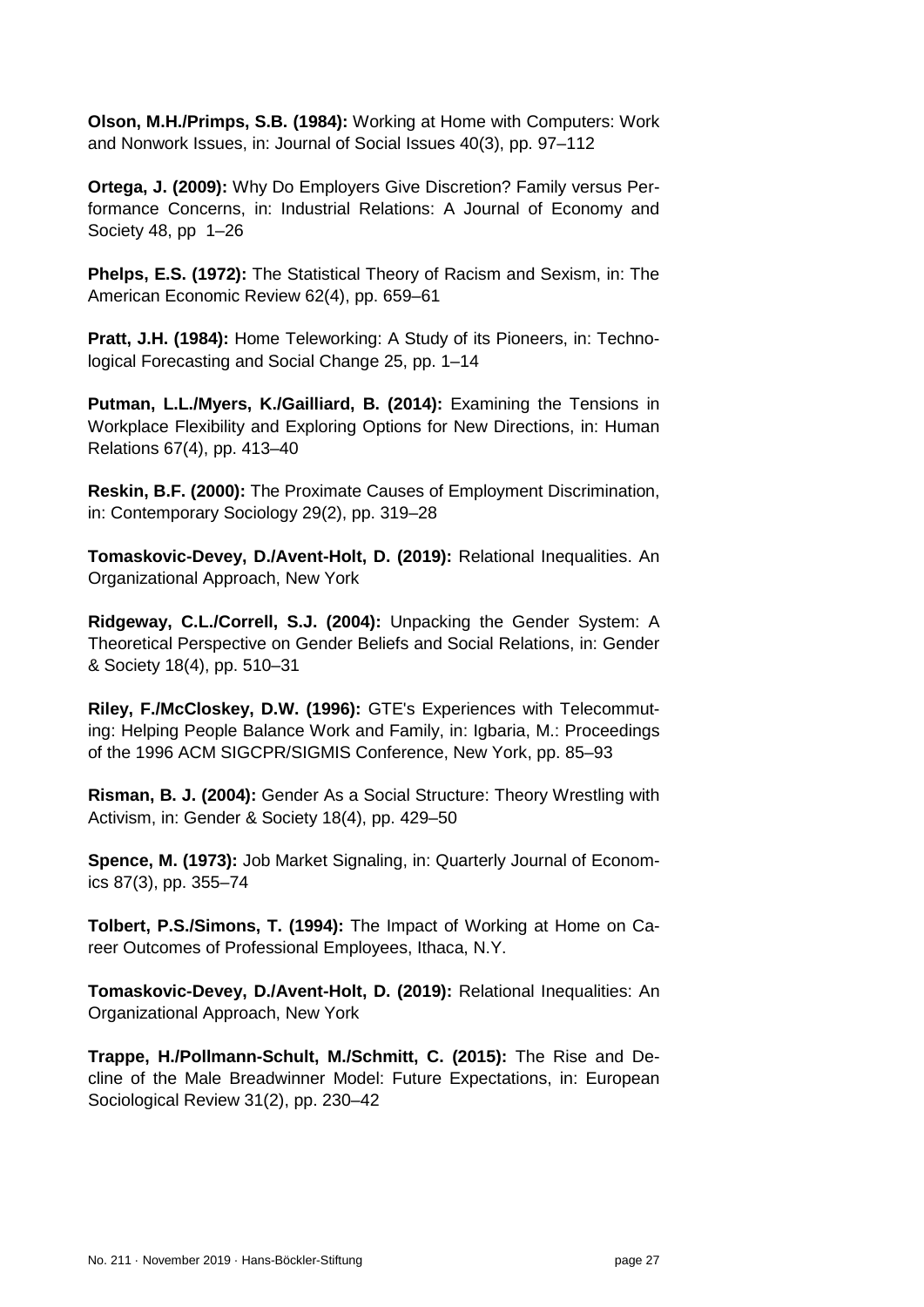**Van der Lippe, T./Lippényi, Z. (2018):** Beyond Formal Access: Organizational Context, Working from Home, and Work-Family Conflict of Men and Women in European Workplaces, in: Social Indicators Research. doi:10.1007s11205-018-1993-1

**Williams, J.C./Blair-Loy, M./Berdahl, J.L. (2013):** Cultural Schemas, Social Class, and the Flexibility Stigma, in: Journal of Social Issues 69(2), pp. 209–34

**Yong, A.G./Pearce, S. (2013):** A Beginner's Guide to Factor Analysis: Focusing on Exploratory Factor Analysis, in: Tutorials in Quantitative Methods for Psychology 9(2), pp. 79–94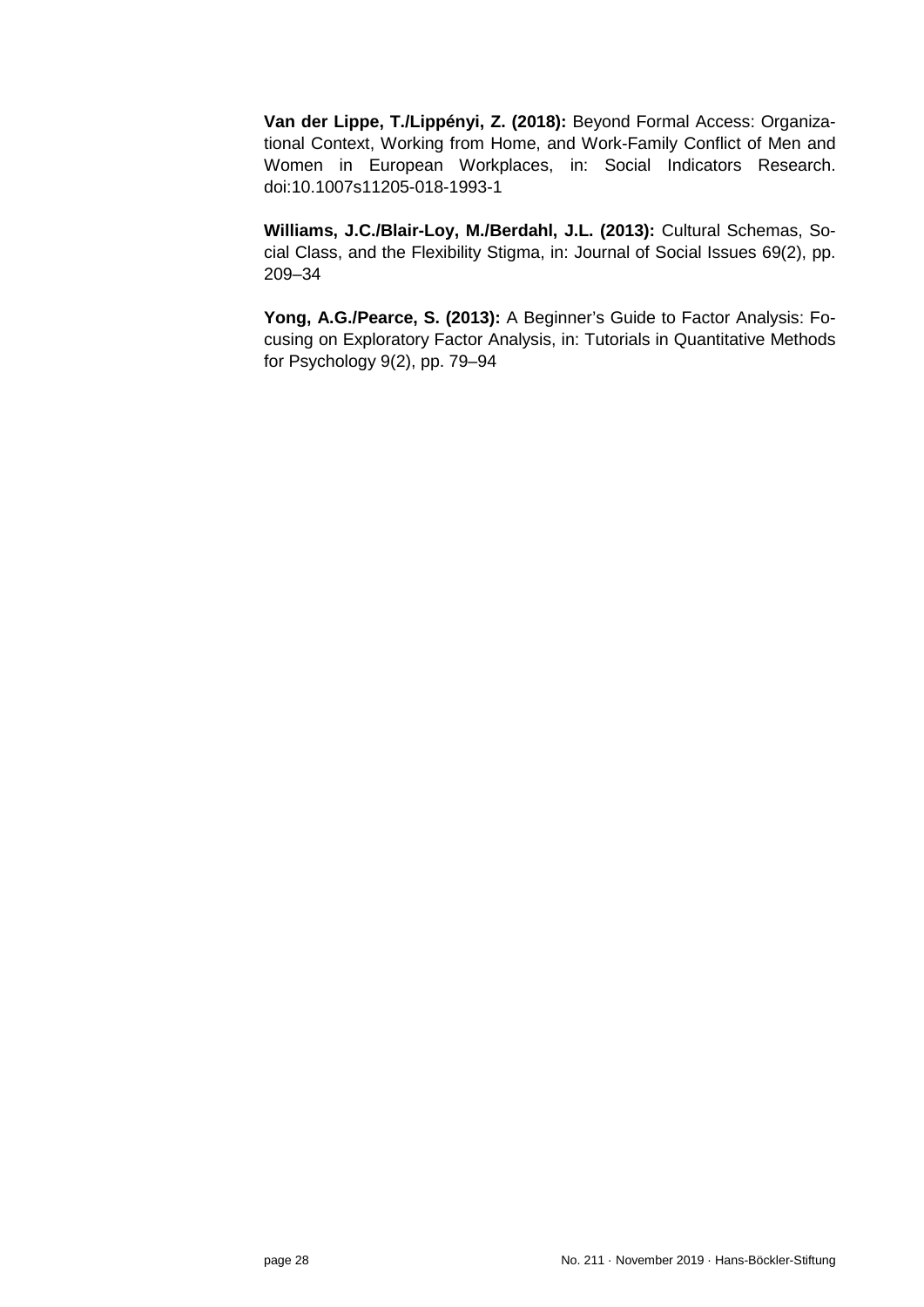## <span id="page-28-0"></span>**Appendix**

**Table A1: Variables included in the analyses** 

|                                                                                     | Percent/Mean(*) | <b>SD</b> | Min              | Max    |
|-------------------------------------------------------------------------------------|-----------------|-----------|------------------|--------|
| Working from home not allowed, but<br>technically feasible                          | 15.98           |           | $\boldsymbol{0}$ | 1      |
| Working from home unsuitable for the job                                            | 76.53           |           | 0                | 1      |
| Working from home technically unfeasible                                            | 57.17           |           | 0                | 1      |
| Presence in the workplace important<br>to supervisors                               | 70.39           |           | 0                | 1      |
| Working from home not used because of fear that<br>promotion prospects would suffer | 7.37            |           | 0                | 1      |
| Promotion independent of professional criteria/<br>performances                     | 27.79           |           | 0                | 1      |
| Promotion of particularly high performers                                           | 54.41           |           | 0                | 1      |
| Managerial support                                                                  | $7.54(*)$       | 1.80      | 2                | 10     |
| Auditing/certification processes                                                    | 76.70           |           | 0                | 1      |
| White-collar worker                                                                 | 53.79           |           | 0                | 1      |
| Leadership position                                                                 | 28.08           |           | 0                | 1      |
| <b>Functional areas</b>                                                             |                 |           | 0                | 1      |
| Production                                                                          | 50.37           |           | 0                | 1      |
| Sales/marketing                                                                     | 7.87            |           | 0                | 1      |
| Cross-divisional function/administration                                            | 11.98           |           | 0                | 1      |
| <b>Services</b>                                                                     | 29.76           |           | 0                | 1      |
| Contractual working time                                                            | $36.12(*)$      | 6.15      | 4                | 90     |
| Overtime hours                                                                      | $3.29(*)$       | 5.22      | $-50$            | 40     |
| Non-collective pay scale employees                                                  | 17.72           |           | $\theta$         | 1      |
| Monthly wages                                                                       | $3511.54*$      | 11900.31  | 399              | 500000 |
| Fixed-term contract                                                                 | 1.03            |           | $\mathbf 0$      | 1      |
| Sector                                                                              |                 |           |                  |        |
| Manufacturing industries                                                            | 32.86           |           | $\mathbf 0$      | 1      |
| Metal/electronics/automotive industries                                             | 41.19           |           | $\mathbf 0$      | 1      |
| Retail/transport/media sectors                                                      | 10.69           |           | $\mathbf 0$      | 1      |
| Business services/financial services                                                | 10.35           |           | $\mathbf 0$      | 1      |
| Information, communications, other services                                         | 4.89            |           | $\boldsymbol{0}$ | 1      |
| Region                                                                              |                 |           |                  |        |
| North                                                                               | 14.97           |           | $\boldsymbol{0}$ | 1      |
| East                                                                                | 22.90           |           | $\mathbf 0$      | 1      |
| South                                                                               | 28.75           |           | $\boldsymbol{0}$ | 1      |
| West                                                                                | 33.37           |           | $\boldsymbol{0}$ | 1      |
| Note: $N = 1,777$ .                                                                 |                 |           |                  | WS     |

**WSI** 

Source: Authors' calculations based on data from the second wave of the Linked Personnel Panel (LPP) 2014–15.